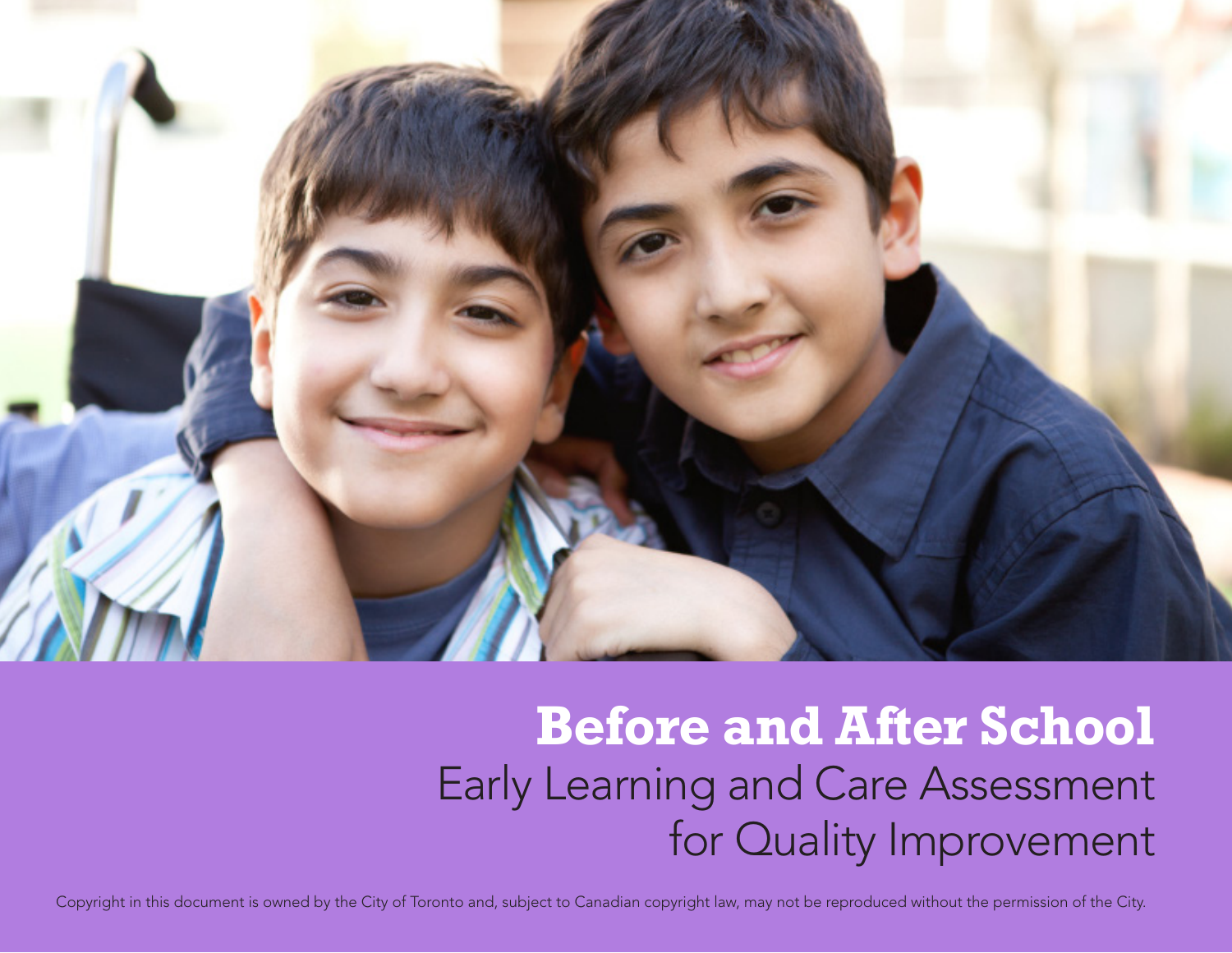### 1. Quality Programming

**This section of the Assessment for Quality Improvement is organized into the following four categories**: **Learning Experiences, Program Plan and/or documentation, Media Literacy and Physical Literacy.**

#### 1A. Learning Experiences

**Intent:** A daily schedule is posted that reflects the current outline of the day. While certain transitions and/or activities may be set, other times may be flexible and, therefore, arranged by the children to better reflect the needs and/or wishes of the group. Based on regular observations, staff encourage and facilitate various learning experiences during the program time that offer opportunities for developing leadership skills, promote autonomy and peer relations. Pedagogical documentation created by staff and/or children acknowledge the dynamic co-learning opportunities occurring as well as strengthening the children's sense of belonging.

**Inspiring Pedagogy:** "Through play and inquiry, young children practise ways of learning and interacting with the world around them that they will apply throughout their lives. Problem solving and critical thinking, communication and collaboration, creativity and imagination, initiative and citizenship are all capacities vital for success throughout school and beyond."(HDLH, pg 15)

**Reflective Questions:** How does the program encourage all of the children to be engaged? How do staff help the children learn about making choices and compromises? What strategies do staff regularly use to encourage autonomy and leadership in the program? How have the observations of the children been used to offer experiences that extend learning? How do staff ensure all of learning experiences are inclusive and reflective of different communities and cultures, varying abilities and family structures including LGBTQ2S families?

**This indicator reflects the implementation of learning experiences from the Program Plan and/or documentation. Developmentally-Appropriate:** Meets the individual physical, social, emotional and intellectual development of a child. **Instructional day:** days that the children are in school - September to June **Non-instructional day:** full days children are in the program - summer, PA Days, March Break and Seasonal Holidays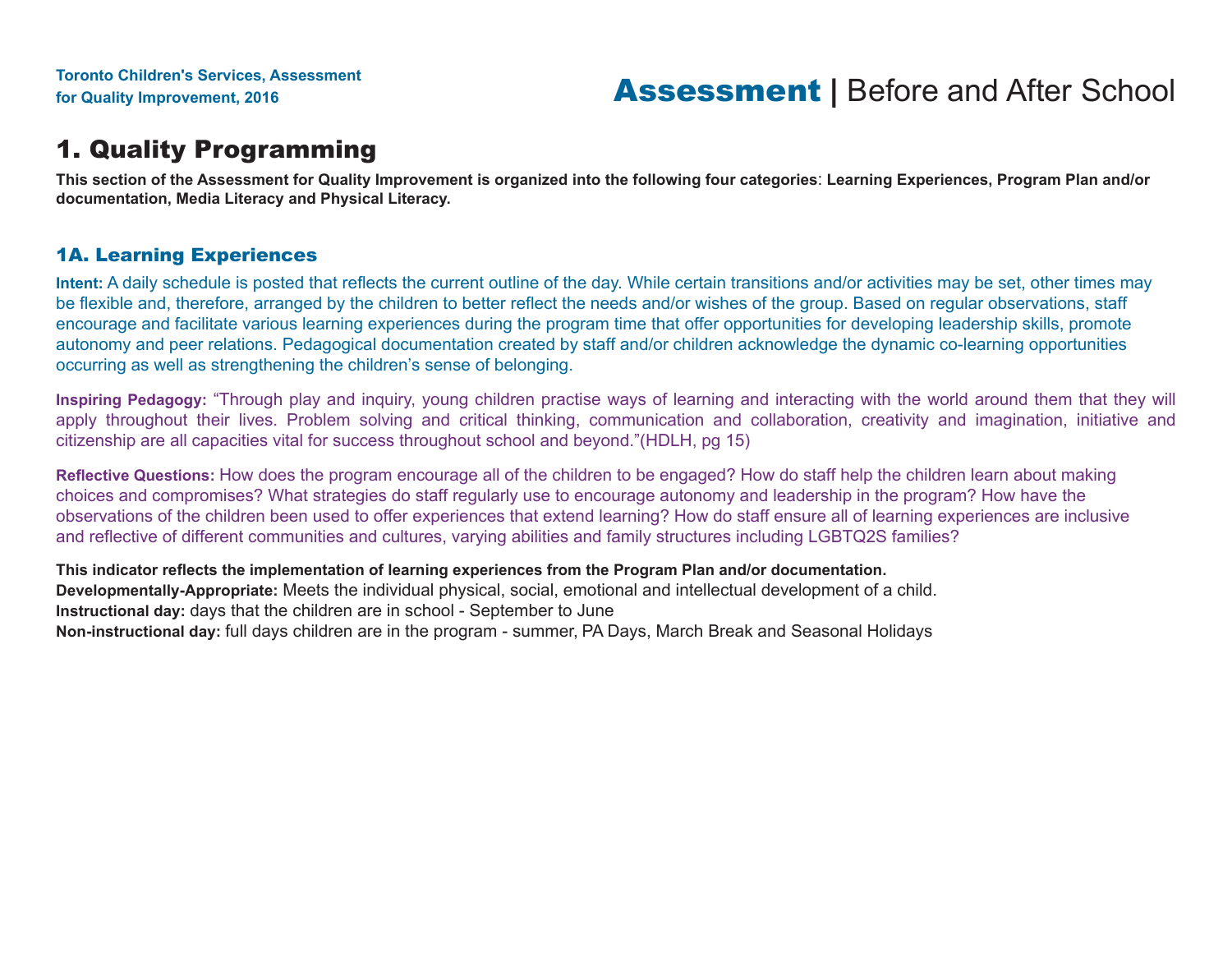## For Quality Improvement, 2016<br>For Quality Improvement, 2016<br>**Assessment** | Before and After School

|        | <b>Does Not Meet Expectations</b>                                                                                                                                                                                                                                                                                                                  |        | <b>Meets Expectations</b>                                                                                                                                                                                                                                                                                                                                                                                                         |        | <b>Exceeds Expectations</b>                                                                                                                                                                                                                                                                                                                                 |
|--------|----------------------------------------------------------------------------------------------------------------------------------------------------------------------------------------------------------------------------------------------------------------------------------------------------------------------------------------------------|--------|-----------------------------------------------------------------------------------------------------------------------------------------------------------------------------------------------------------------------------------------------------------------------------------------------------------------------------------------------------------------------------------------------------------------------------------|--------|-------------------------------------------------------------------------------------------------------------------------------------------------------------------------------------------------------------------------------------------------------------------------------------------------------------------------------------------------------------|
| $\Box$ | Learning experiences do not promote<br>choice for children<br>Children are not observed to have a<br>choice of what learning experience they<br>want to do. For example, children are<br>only able to access books early in the<br>morning or only one learning experience<br>is offered at a time and children are not<br>provided with a choice. |        | $\Box$ A current daily schedule is accessible<br>that reflects instructional and non-<br>instructional days<br>The posted daily schedule reflects the<br>current outline of the day. For example,<br>during the summer a schedule would<br>reflect the full day, whereas in February,<br>the schedule would reflect just the before<br>and after school hours.                                                                    | $\Box$ | Children are provided with the<br>opportunity to direct the daily<br>schedule<br>Children are able to inform the schedule<br>of the day, allowing for flexibility and<br>independence. For example, if children<br>choose not to have outdoor play at<br>the scheduled time then the staff will<br>follow the children's cues and plan other                |
|        | $\Box$ Learning experiences offered are not<br>developmentally-appropriate<br>Learning experiences offered are either<br>too advanced or do not present enough                                                                                                                                                                                     | $\Box$ | Evidence children are provided with<br>the opportunity to lead learning<br>experiences and/or routines each<br>week                                                                                                                                                                                                                                                                                                               |        | activities accordingly, or the group may<br>vote as to which activities to focus on that<br>day or the order in which activities and<br>experiences take place.                                                                                                                                                                                             |
|        | challenge for children.<br>□ Learning experiences offered do not<br>reflect the current Program Plan and/<br>or documentation<br>Learning experiences offered are not<br>reflected on the Program Plan and/or<br>documentation. During observation of the<br>program, the learning experiences that                                                |        | Children are able to lead learning<br>experiences or routines to build and<br>support leadership skills. For example,<br>this can be achieved by a child facilitating<br>the measurements and/or instructions<br>in a cooking activity, "leader of the day",<br>mentors - older children supporting<br>younger children.                                                                                                          |        | <b>Pedagogical documentation is</b><br>accessible<br>Staff and/or children use photographs,<br>artwork, stories and/or books of individual<br>and/or groups of children participating in<br>learning experiences, accompanied by a<br>written description of the learning taking<br>place. Pedagogical documentation is<br>accessible in the program space. |
|        | have been pre-planned are not apparent<br>in the program space or the children are<br>not interested in the learning experiences<br>offered. For sites practicing an emergent<br>curriculum, learning experiences are<br>documented by the end of the day.                                                                                         | □      | There is current documentation which<br>demonstrates that observations of<br>children are used in the development<br>of learning experiences<br>Staff document individual observations for<br>each child. At least two observations per<br>child per month are to be documented.<br>Programs offering summer camp should<br>still complete their observations based<br>on children that are registered during the<br>school year. | $\Box$ | Evidence of extended projects.<br>Evidence can be seen on the Program<br>Plan and/or documentation or in progress<br>in the program space. Past experiences<br>within the last 4 months can be shown<br>through photos, photo documentation,<br>homemade books or charts.                                                                                   |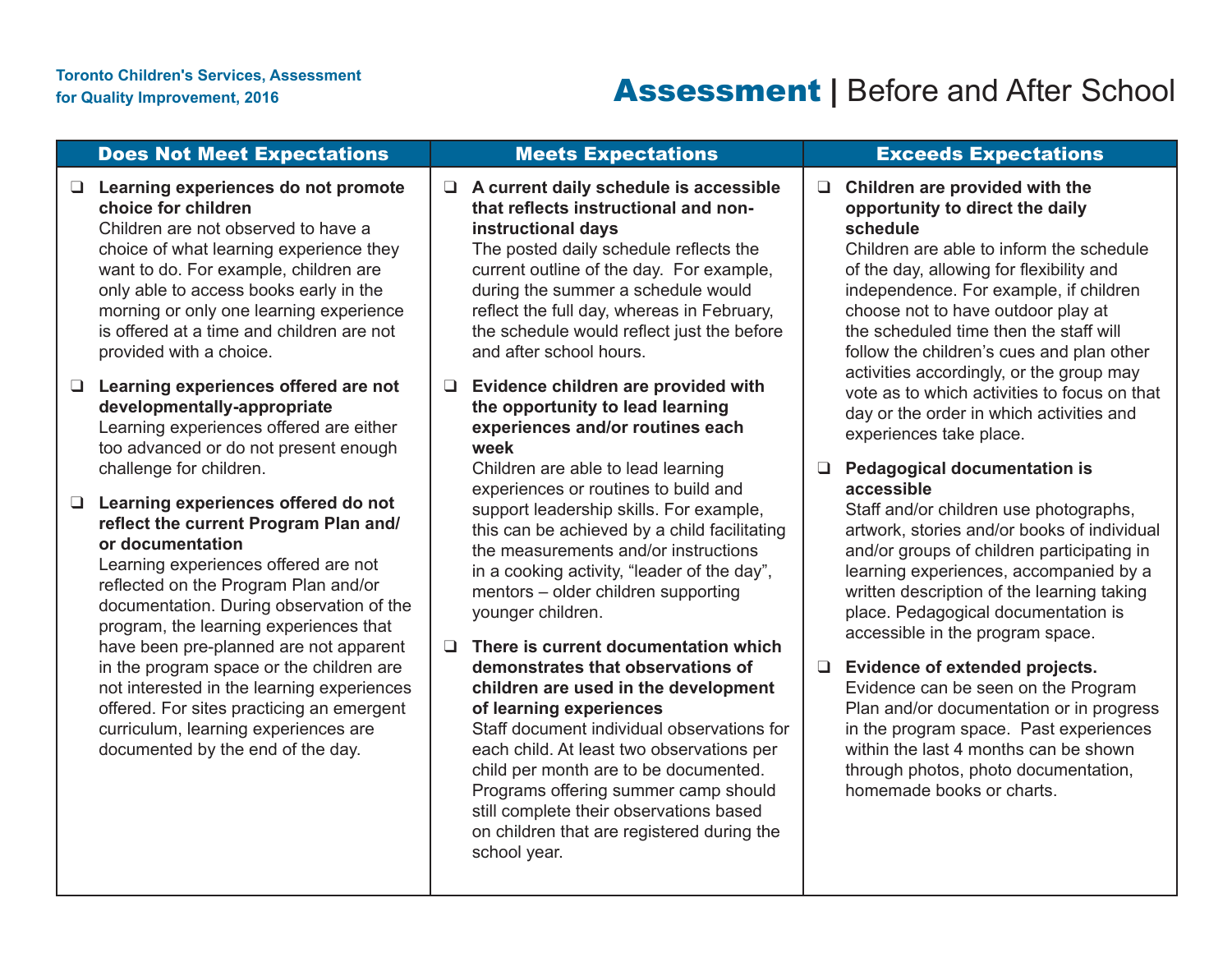### for Quality Improvement, 2016<br>**Assessment** | Before and After School

#### 1B. Program Plan and/or documentation

**Intent:** The learning experiences that occur daily, whether planned and/or documented, are identified on a Program Plan and/or documentation. The Program Plan and/or documentation is always accessible to the staff, children, parents and visitors. The skills or goals that are in development either individually or by the group, are identified daily on the Program Plan and/or documentation. Children and staff, as co-learners, share ideas and plan for future experiences together. Encouraging children to participate in celebrations that occur throughout the year that are reflective of the communities in which they live supports the development and awareness of the impact of their citizenship, strengthens their ties to the communities and builds empathy. Staff are provided with time away from the children at least monthly to discuss how best to incorporate children's interests, club experiences or celebrations in to the regular schedule. As the pedagogical leader, the supervisor and/or designate reviews the Program Plans and/ or documentation weekly to provide guidance, support and/or suggestions to staff.

**Inspiring Pedagogy:** "The focus is not on teaching a body of knowledge or a predetermined set of topics. Nor is it centered on children's achievement of a specific skill set. In the early years, programs are most effective when the content of learning is focused on supporting the development of strategies, dispositions, and skills for lifelong learning through play and inquiry." (HDLH, p. 15)

**Reflective Questions:** Have the recommendations from external agencies or professionals been considered when programming? How is the Program Plan and/or documentation inclusive and responsive to meet the needs of all of the children in the program? How do staff embrace different family structures with traditional celebrations? What strategies are used to enrich the program offered to the children? How are literacy and numeracy concepts imbedded into the learning experiences offered weekly? How is it evident that staff include the children in the programming process? How do staff ensure that celebrations represent meaningful learning opportunities?

**Program Plan and/or documentation:** Describes the specific learning experiences planned and/or documented for children by the end of day. It is different from a schedule in that it includes details of each learning experience. The Program Plan and/or documentation is unique to each individual centre/agency/program and reflects their curriculum model and philosophy.

**The best practice is to ensure each program has a Program Plan and/or documentation that is reflective of the children enrolled in each particular group, whether indoor or outdoor Program Plans and/or documentation.** 

**Posted:** The Program Plan and/or documentation is posted in a place that is accessible to parents, staff, children and visitors in the program space. **Learning opportunity:** Refers to the skill, goal or outcomes in development or exhibited by participants during the learning experiences taking place. At least one skill or goal should be identified daily on the Program Plan and/or documentation.

**Learning experiences are planned:** Refers to pre-planned learning experiences based on recent observations of the children.

**Learning experiences are documented:** Refers to emergent programming. For centres that use an emergent curriculum model, learning experiences must be documented by the end of each day.

**Specialized Interest Groups:** For example, skating club, Karate lessons, Lego club, knitting club

**STEM concepts:** STEM refers to Science, Technology, Engineering and Mathematics

**Programming for field trips:** Two or more learning experiences daily should be planned and/or documented for before and after the field trip.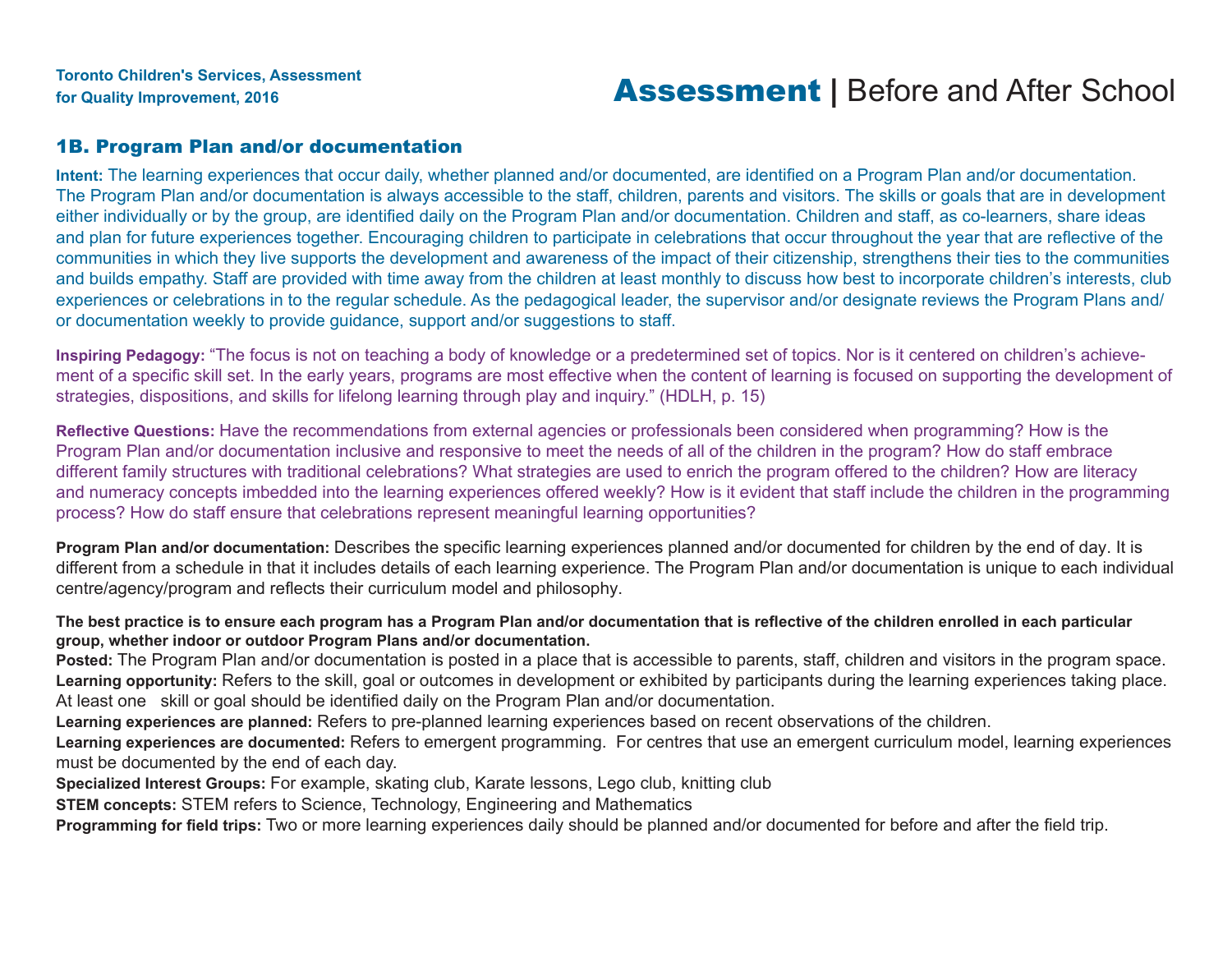### Does Not Meet Expectations Meets Expectations Exceeds Expectations

- ❑ **A current Program Plan and/or documentation is not accessible** There is no current Program Plan and/ or documentation posted in a place accessible to parents, staff, students, and visitors.
- ❑ **Less than three different types of learning areas are planned and/or documented for throughout the week** Staff plan and/or document learning experiences for less than three learning areas weekly. For example, only art and cognitive experiences are planned and/or documented for the past week.
- ❑ **External agencies/professionals are not consulted to plan appropriately for children's individual support needs** External professionals and/or specialists do not provide support or share suggestions on how staff can support the needs of individual children and/or programs.
- ❑ **Each program group does not have its own Program Plan and/or documentation**

For example, there are two school age groups and they share one Program Plan and/or documentation. This does not apply to program groups operating as flow-through.

❍ **Three or more learning experiences are planned and/or documented for instructional days**

At least three learning experiences per day are planned and/or documented in a place that is accessible to parents, staff, students, and visitors for the time children are in school (September to June). This does not include physical experiences. **(Sub-item potentially not applicable)**

❍ **Five or more learning experiences are planned and/or documented for noninstructional days**

At least five learning experiences per day are planned and/or documented in a place that is accessible to parents, staff, students, and visitors for the full days children are in care (summer, March Break, seasonal holidays, PA Days). This does not include physical experiences. **(Sub-item potentially not applicable)**

- ❑ **The Program Plan and/or documentation is reviewed, signed and dated by supervisor** Evidence the supervisor reviews the weekly Program Plans and/or documentation either prior to posting or the end of the week after learning experiences have been documented. Best practice: the person completing the Program Plan and/or documentation should not be responsible for signing off where possible.
- ❑ **Evidence of formal programming time given to staff**

Meetings are held away from the supervision of children. Evidence may include meeting minutes, posting of scheduled program group meetings. Formal planning meetings occur at least once a month.

❑ **Evidence children are offered the opportunity to participate in specialized interest groups at least monthly**

These opportunities occur onsite within the program and the experience goes above and beyond regular experiences. Children are provided a choice whether to participate. For example, a cooking club is offered with a sign-up sheet and schedule, or a monthly karate lesson.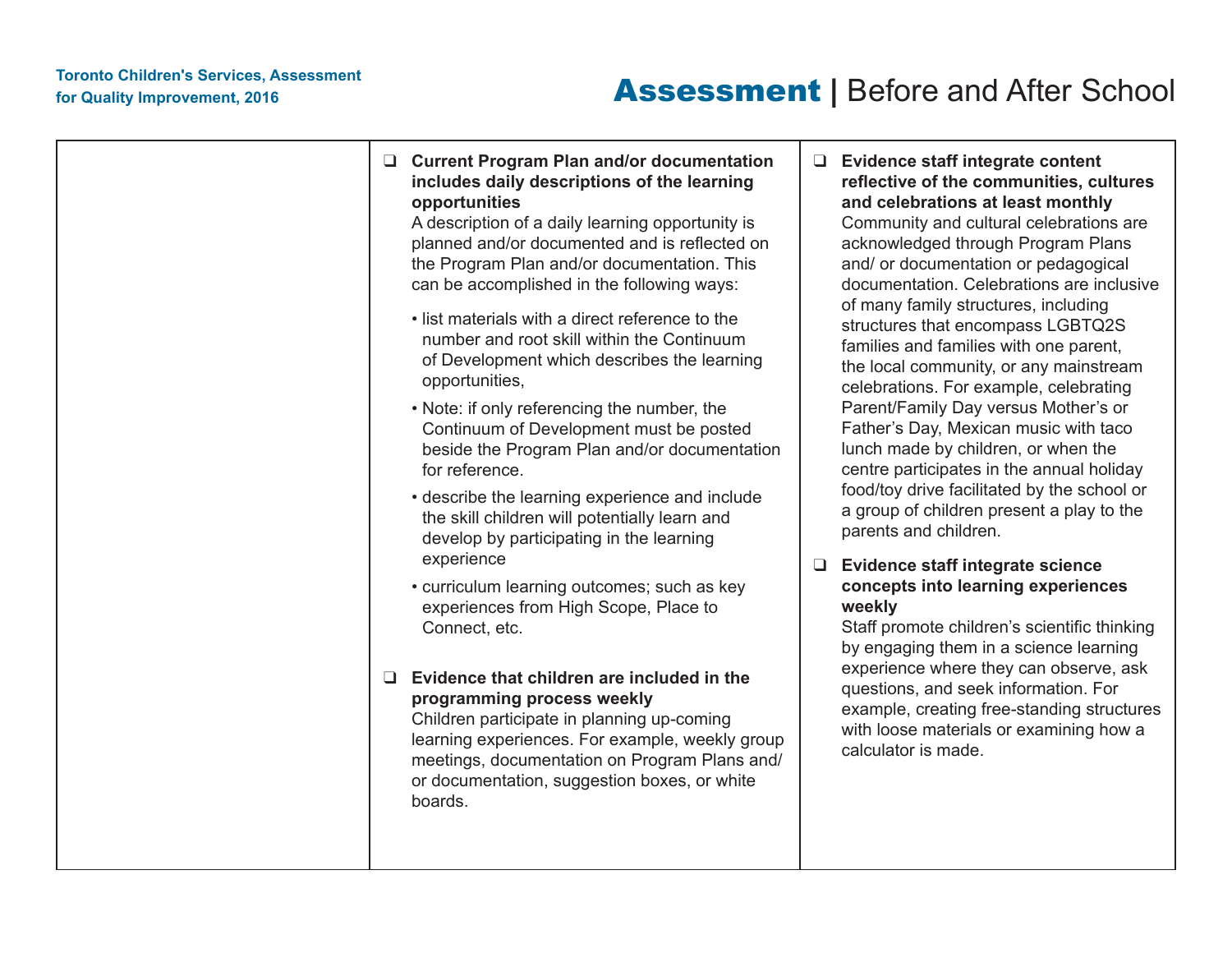#### 1C Media Literacy

**Intent:** Guidelines for gaming and internet usage are available and utilized by children to encourage safe, developmentally-appropriate electronic media usage. For example, the guidelines may include frequency of use, duration, and a sign-up sheet. Parents/guardians are aware at least a day in advance of which TV/Movies are watched in the program, and what materials are available for alternative learning opportunities if the children choose not to watch. Staff have a way of monitoring games brought from home, and Internet usage within the program is identified for parents. Staff use multimedia to extend and enhance learning experiences initiated by children and staff. Games, programs, apps and multimedia tech are purposefully chosen and used to enhance understanding of STEM (Science, Technology, Engineering, Mathematics) subjects. Staff and children proactively use multimedia.

**Inspiring Pedagogy**: "STEM literacy encompasses skill sets such as spatial orientation, conceptual abilities, hands-on manipulative skills, and basic technological design. These can be particularly well developed though STEM disciplines." (Some Assembly Required, pg 78) |http:// www.sciencead-vice.ca/en/assessments/completed/stem-skills.aspx

**Reflective Questions**: How does the use of media/technology enhance the learning opportunities taking place within the group? How do staff determine if the amount of screen time available to the children is developmentally-appropriate? What are the benefits to the children? How do staff ensure the movie or topic of interest developmentally-appropriate? How are staff engaged with the children to enhance and to extend spontaneous learning opportunities when using multimedia tech? How do staff encourage children to apply skills learned through gaming to real world experiences (for example, turn taking and empathy or making virtual design real)?

**Electronic Media usage:** refers to any screen time children may be accessing. For example, watching TV/movies on personal devices, computers, handheld devices, game systems, tablets and laptops.

**Gaming:** game systems, handheld devices, computer

Best Practice: parents/guardians are given at least a day's notice before and TV/Movies are shown. Websites used by staff and children are documented in a location where parents will be able to see, for example on the Program Plan and/or documentation.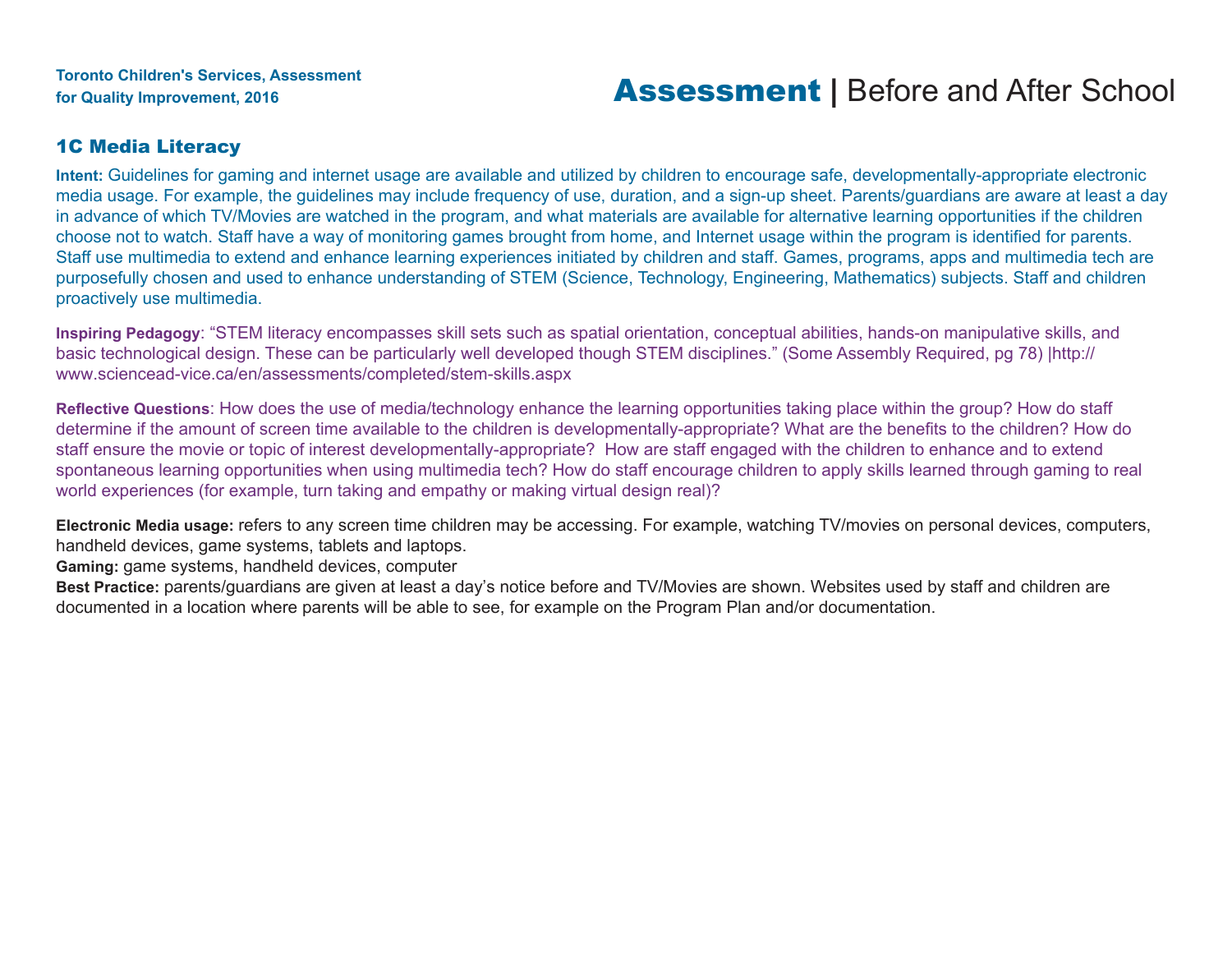## For Quality Improvement, 2016<br>For Quality Improvement, 2016

|                  | <b>Does Not Meet Expectations</b>                                                                                                                                                                                                                                                                                                                                                                                                                                                                                                                                                 | <b>Meets Expectations</b>                                                                                                                                                                                                                                                                                                                                                                                                                                                                                                                                                                                                    |              | <b>Exceeds Expectations</b>                                                                                                                                                                                                                                                                                                                                                                                                                                                                                                                                                                                |
|------------------|-----------------------------------------------------------------------------------------------------------------------------------------------------------------------------------------------------------------------------------------------------------------------------------------------------------------------------------------------------------------------------------------------------------------------------------------------------------------------------------------------------------------------------------------------------------------------------------|------------------------------------------------------------------------------------------------------------------------------------------------------------------------------------------------------------------------------------------------------------------------------------------------------------------------------------------------------------------------------------------------------------------------------------------------------------------------------------------------------------------------------------------------------------------------------------------------------------------------------|--------------|------------------------------------------------------------------------------------------------------------------------------------------------------------------------------------------------------------------------------------------------------------------------------------------------------------------------------------------------------------------------------------------------------------------------------------------------------------------------------------------------------------------------------------------------------------------------------------------------------------|
| $\cup$<br>$\cup$ | Information, including the name,<br>length and rating of the TV/Movie, is<br>not documented on the Program Plan<br>and/or documentation<br>Parents/guardians are not given advance<br>notice of the TV/Movie being watched.<br>Alternative activities for the children<br>not interested in the TV/Movie are not<br>documented on the Program Plan and/or<br>documentation.<br>(Sub-item potentially not applicable)<br>TV/Movie usage exceeds 90 minutes<br>per month<br>Children watch more than 90 minutes of<br>TV/Movies per month.<br>(Sub-item potentially not applicable) | TV/Movie content is rated "Family" or<br>$\bigcirc$<br>"G"<br>TV/Movies watched by children are rated<br>"Family" or "G." Children 9-12 years of<br>age may be able to watch "PG" rated<br>movies with individual written parental<br>consent for each movie.<br>(Sub-item potentially not applicable)<br>Posted guidelines are followed for<br>$\bigcirc$<br>computer and /or electronic game<br>usage<br>Posted guidelines may include frequency<br>of use, duration and a sign-up sheet,<br>and are followed by children and staff.<br>Screen time has been allocated equitably.<br>(Sub-item potentially not applicable) | u.<br>$\Box$ | Information is accessible to parent/<br>guardians on safe and effective use of<br>media for learning<br>Information for parents regarding safe<br>and/or effective use of media learning.<br>This may include brochures regarding<br>cyber bullying, social media, digital<br>literacy, parental controls or website<br>links to events and extra-curricular<br>activities. For example, Game Jams,<br>camps. Evidence that resources have<br>been emailed to parents at least every 4<br>months is acceptable.<br>Multimedia is used to enhance<br>learning<br>Staff and children use tech to experience, |
| $\Omega$         | The use of electronic media is not<br>supervised<br>Staff are unaware of what children are<br>doing/playing with multimedia.<br>(Sub-item potentially not applicable)                                                                                                                                                                                                                                                                                                                                                                                                             | Three or more critical thinking<br>$\bigcirc$<br>computer and/or electronic games are<br>available<br>There are three or more different types<br>of game programs that have strategy<br>thinking outcomes. Multiplayer strategy                                                                                                                                                                                                                                                                                                                                                                                              |              | experiment, design and create. Children<br>learn about Coding. For example, a 3D<br>viewer and an iPod allow children to<br>take a tour of the Louvre, or children are<br>taught how to make movies using apps or<br>creating apps.                                                                                                                                                                                                                                                                                                                                                                        |
| $\bigcirc$       | Time is not always allocated equitably<br>Staff do not monitor the amount of time<br>children spend using multimedia or<br>children play for long periods of time<br>(Sub-item potentially not applicable)                                                                                                                                                                                                                                                                                                                                                                        | games encourage team work, peer<br>interactions and critical thinking.<br>(Sub-item potentially not applicable)                                                                                                                                                                                                                                                                                                                                                                                                                                                                                                              | $\bigcirc$   | Projects created by children using<br>multimedia are accessible<br>This could be seen through 3D printed<br>object, child-made movies/videos/art,<br>robotics, slide shows, and apps.<br>(Sub-item potentially not applicable)                                                                                                                                                                                                                                                                                                                                                                             |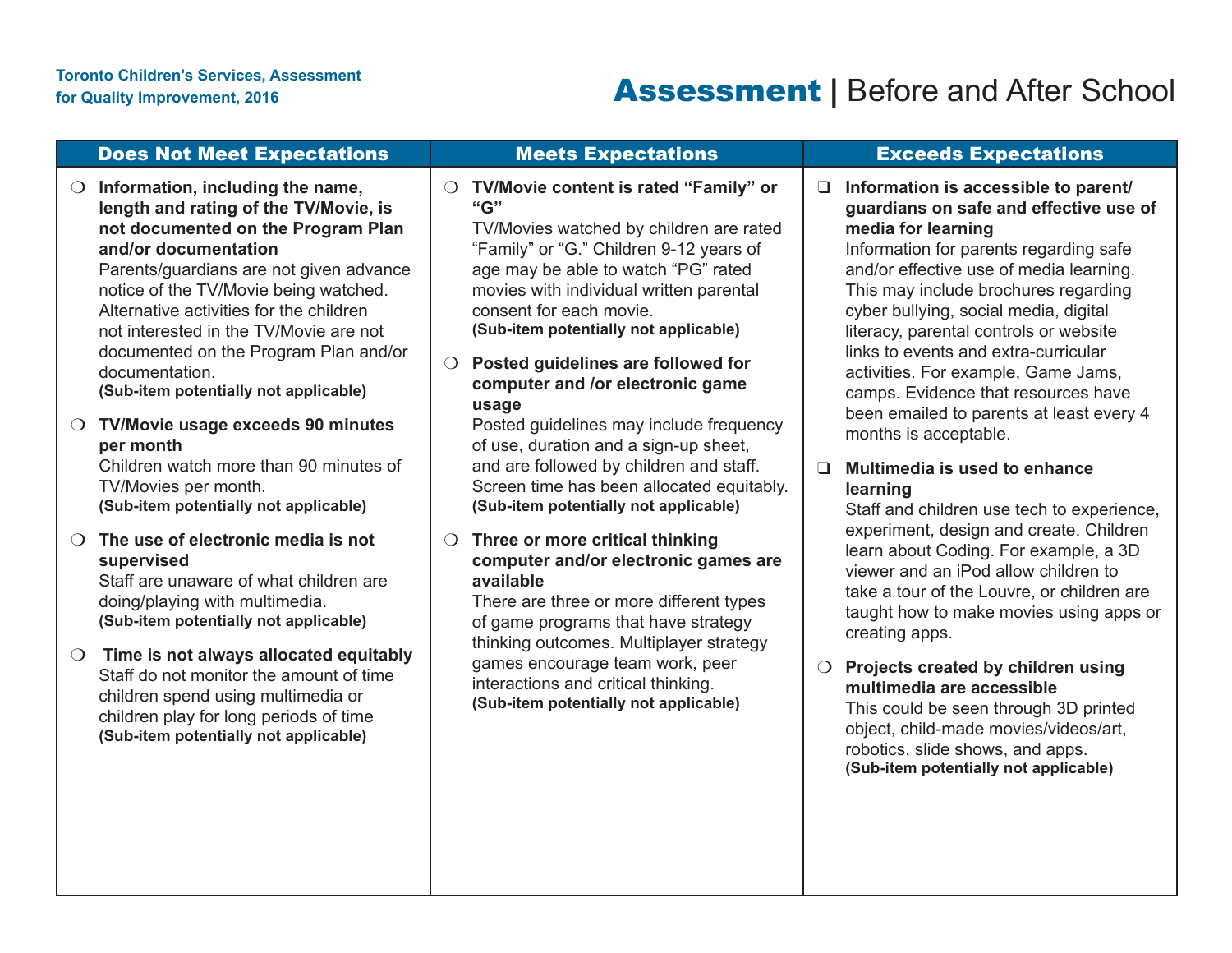## For Quality Improvement, 2016<br>For Quality Improvement, 2016<br>**Assessment** | Before and After School

| $\bigcirc$ Parents/guardians are not notified of<br>Internet usage<br>Guidelines for Internet usage are not<br>posted and/or followed. Parents are<br>not informed if children have used the<br>Internet.<br>(Sub-item potentially not applicable)                                                    | O Multimedia are used by staff and<br>children to extend topics of interest<br>For example, children are interested in<br>building and robotics and the staff is able<br>to assist the children in locating more<br>information online which enables the<br>children to extend their experimentation; |  |
|-------------------------------------------------------------------------------------------------------------------------------------------------------------------------------------------------------------------------------------------------------------------------------------------------------|-------------------------------------------------------------------------------------------------------------------------------------------------------------------------------------------------------------------------------------------------------------------------------------------------------|--|
| ○ Games are not rated "E" for everyone<br>Not all games are rated "E" for everyone.<br>This includes games brought from home<br>as well as online games. Children aged<br>9-12 years may play games "E10+" with<br>individual written consent for each game.<br>(Sub-item potentially not applicable) | or staff assist children in accessing<br>information to complete school work.<br>(Sub-item potentially not applicable)                                                                                                                                                                                |  |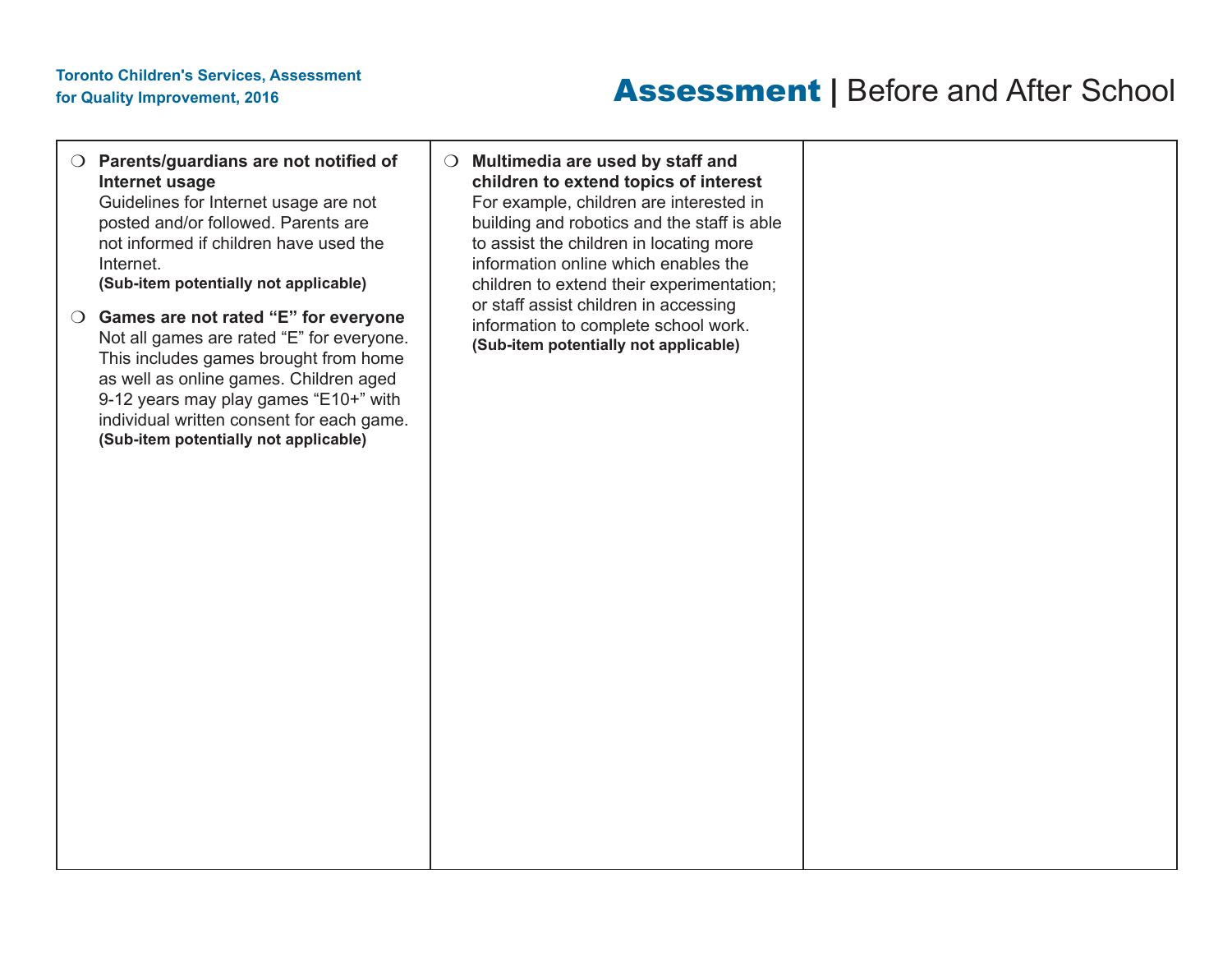#### 1D. Physical Literacy

**Intent**: Daily physical play for children is important as it encourages them to stay healthy, learn to manage stress and allows them to experience their natural environment in all different weather conditions. Staff promote and encourage daily physical play learning experiences. Children are given a choice daily of two or more planned and/or documented physical play learning experiences, whether inside or outside, morning or afternoon. Staff are engaged in play with children both as participant and facilitator. Active physical play learning experiences promote large muscle development, co-ordination skills and self-confidence. By giving the children the opportunities to lead experiences, they can enhance their leadership qualities, understanding of team work and peer-to-peer interactions as well as self-regulation.

**Inspiring Pedagogy**: "Children thrive in programs where they can engage in vigorous physical play in natural outdoor spaces and playgrounds that present manageable levels of challenge. While these environments need to be safe, it is also important for them to provide children with interesting opportunities for a reasonable degree of risk taking." (HDLH, pp. 29)

**Reflective Questions**: How do the learning opportunities promote large muscle movement? How are staff meaningfully engaged in play with the children? How do staff create opportunities for children to develop self-regulation?

**Planned and/or documented physical play learning experiences:** Need to be learning experiences that encourage large muscle movement and co-ordination. For example, an obstacle course, throwing and/or running games, bowling, team games.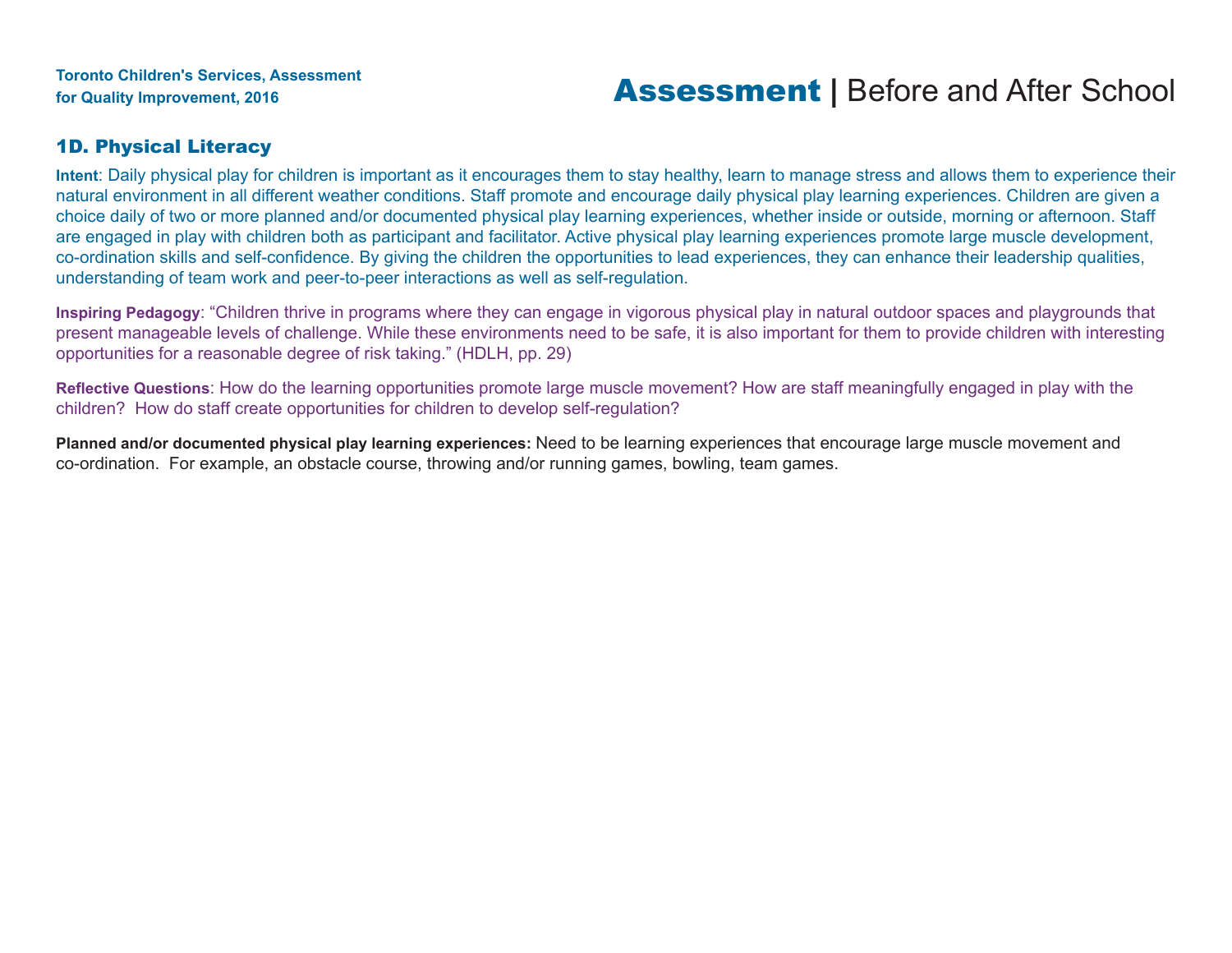## For Quality Improvement, 2016<br>For Quality Improvement, 2016

|                  | <b>Does Not Meet Expectations</b>                                                                                                                                                                                                             |                  | <b>Meets Expectations</b>                                                                                                                                                                                                        |        | <b>Exceeds Expectations</b>                                                                                                                                                                                                            |
|------------------|-----------------------------------------------------------------------------------------------------------------------------------------------------------------------------------------------------------------------------------------------|------------------|----------------------------------------------------------------------------------------------------------------------------------------------------------------------------------------------------------------------------------|--------|----------------------------------------------------------------------------------------------------------------------------------------------------------------------------------------------------------------------------------------|
| $\Box$           | There are no physical play learning<br>experiences planned and/or<br>documented daily for inside or outside<br>There are no physical play learning<br>experiences planned and/or documented<br>for the week.                                  | $\Box$<br>$\Box$ | Staff are observed regularly engaging<br>in physical play with children<br>Staff are observed participating in the<br>physical learning experiences and/or<br>opportunities with children.<br>Three or more types of active play | $\Box$ | Two or more planned and/or<br>documented physical learning<br>experiences offered daily whether<br>inside or outside<br>Staff organized games using the<br>equipment available                                                         |
| $\Box$<br>$\Box$ | There is no active play equipment<br>available<br>There is no active play equipment<br>available for the children or program.<br>Active play equipment is in poor<br>condition                                                                |                  | equipment available<br>There are at least three different types<br>of active play equipment available, in the<br>space it will be used, for the children.<br>For example, hockey sticks, balls, hula<br>hoops.                   |        | Staff use and/or encourage children to<br>play games with active play equipment.<br>For example, staff organize a game of<br>Gaga Ball or Spud. Children use hockey<br>sticks, small balls and pylons to create an<br>obstacle course. |
|                  | Less than 25 per cent of the active play<br>equipment or materials are not in good<br>condition. For example, the soccer and<br>basketballs are deflated, the scooters do<br>not have handlebar covers, and the play<br>materials are broken. | $\Box$           | Sufficient amount of active play<br>equipment for the number of children<br>who want to use it<br>There is enough active play equipment<br>for all children who want to participate in<br>physical play experiences.             | $\Box$ | <b>Community recreation resources are</b><br>accessible to families<br>Staff provide resources to families<br>on recreation programs within the<br>community. For example Parks and<br>Rec, Fun Guide or community sports              |
| $\Box$           | Staff withhold or use physical play<br>opportunities as a form of reward or<br>punishment<br>Physical play opportunities are used to<br>reward, to acknowledge performance, to                                                                | ❏                | Learning experiences are adapted to<br>ensure that all children are able to<br>participate<br>Each child is able to engage in a planned<br>physical learning experience daily that                                               | $\Box$ | leagues. Evidence that resources have<br>been emailed to parents at least every 4<br>months is acceptable.<br>Physical play, group and/or team<br>game resources are available to staff                                                |
|                  | punish or to control children's behavior.                                                                                                                                                                                                     |                  | meets their individual needs.                                                                                                                                                                                                    |        | Staff have resources on a variety of                                                                                                                                                                                                   |
| $\Box$           | Physical play experiences are not<br>offered daily<br>Children are not offered the opportunity to<br>participate in planned and/or documented<br>physical (gross motor) experiences.                                                          | $\Box$           | Designated safe indoor space for<br>physical play in case of inclement<br>weather<br>Where the children may have indoor<br>physical play during inclement weather.<br>For example gym, classroom or hallway.                     |        | physical play experiences and/or games.<br>For example, CATCH box with a list<br>of games with rules, "Outdoors: The<br>Ultimate Playground", resources books -<br>Play It Fair.                                                       |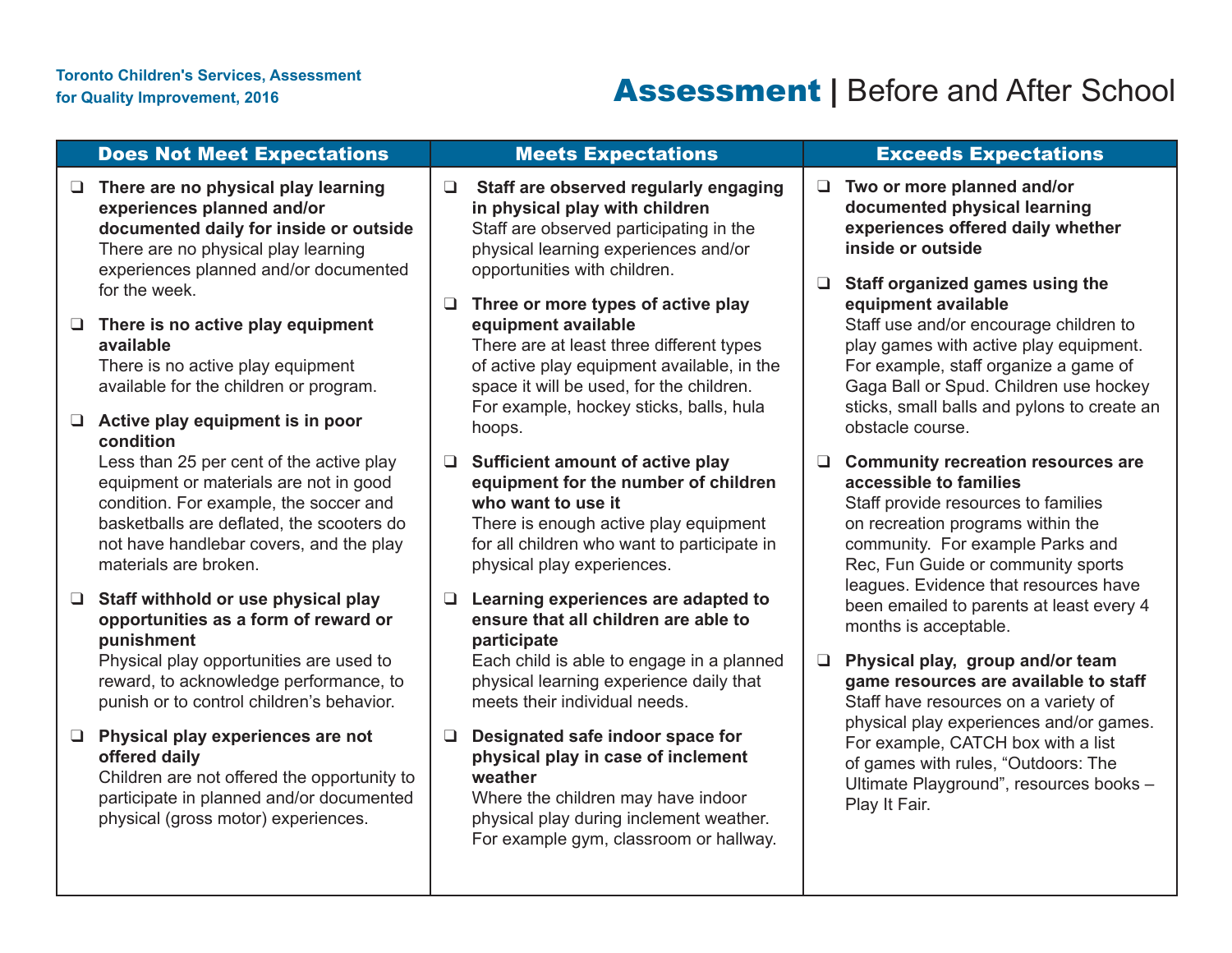### 2. Interactions and Relationships

This section of the Assessment for Quality Improvement is organized into the following two categories: **Positive Interactions and Relationships and Program Space and Materials**

#### 2A. Positive Interactions and Relationships

**Intent**: Positive interactions and relationships between staff, colleagues, children, families and visitors lay the foundations for a strong sense of belonging. Positive interactions encourages respectful behaviours and interactions with others. Staff continually role-model appropriate social skills throughout the day. Through the support and guidance of staff who are empathetic, positive and welcoming, this nurturing environment allows children to develop their inter-personal skills and relationship with others. Children learn about natural consequences based on the choices they make, and staff support these meaningful learning opportunities by providing choices, whether individually or as a group, at times that meet the needs of the children and the program. Children are given time to play and complete projects as well as opportunities to enhance their self-help skills.

**Inspiring Pedagogy**: "When staffs believe that all children have the right to participate and when they use inclusive approaches, they are more likely to find ways to reduce barriers, understand how each child learns, and create environments and experiences that are meaningful and engaging." (HDLH, pg 36)

**Reflective Questions**: How can the staff ensure that their environment is positive for the children? How are staff modeling positive social interactions for the children? How do staff ensure all people who enter the program space are treated with respect? How do staff ensure that both children and families have a sense of belonging within the program? How are staff engaged with all children within the program in a positive manner? How are staff demonstrating an inclusive and responsive environments for the children and their families? What strategies do staff use to ensure children are not rushed? How do staff support children as they make choices?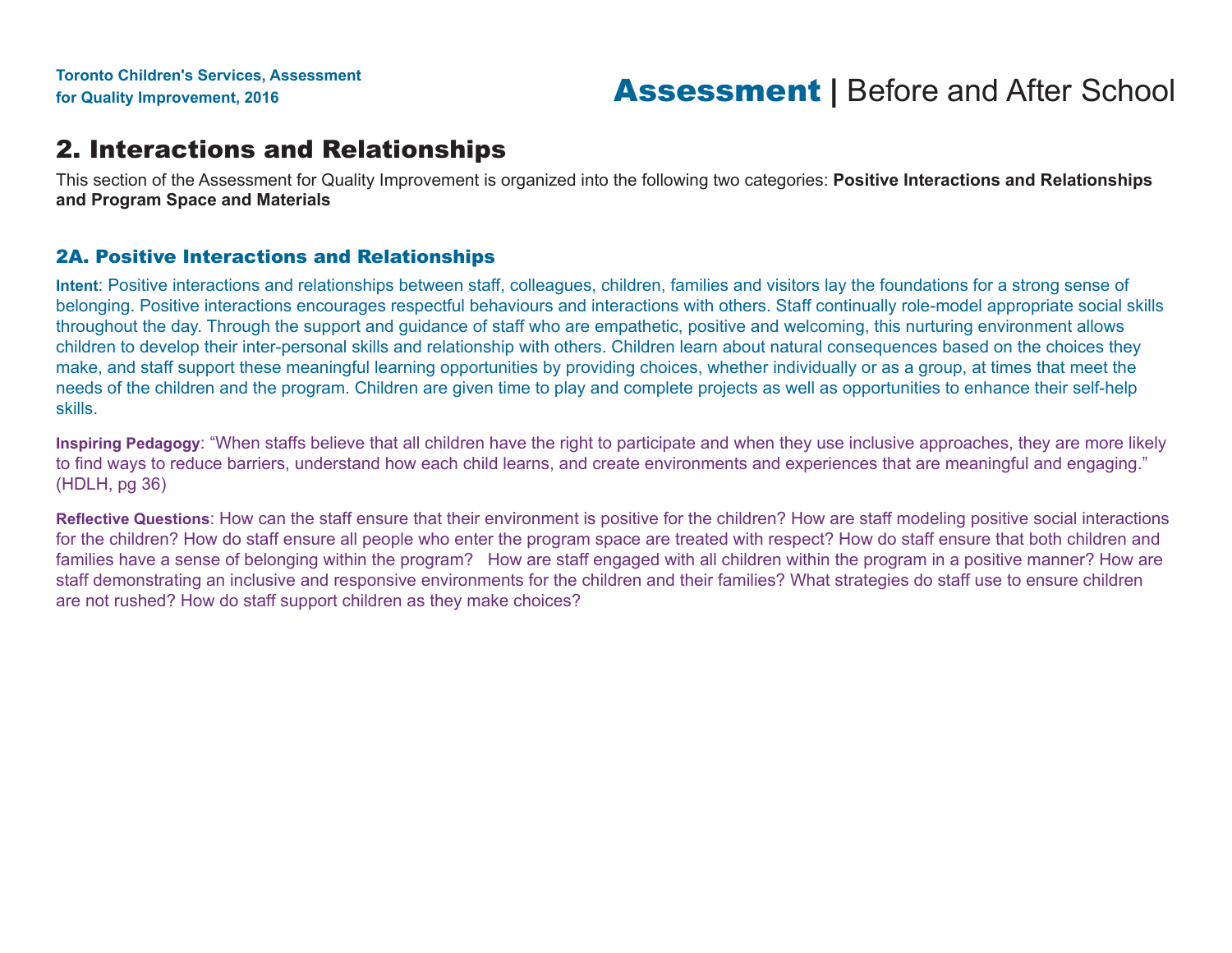### For Quality Improvement, 2016<br>For Quality Improvement, 2016

**This indicator applies to staff's interactions with children, colleagues and visitors within the program space.**

|                  | <b>Does Not Meet Expectations</b>                                                                                                                                                                                                                                                                                                                                                                                                                                                                                                                                                                                                                                                                                                                                          |                       | <b>Meets Expectations</b>                                                                                                                                                                                                                                                                                                                                                                                                                                                                                                                                       |        | <b>Exceeds Expectations</b>                                                                                                                                                                                                                                                                                                                                                                                                                                                                                                                                          |
|------------------|----------------------------------------------------------------------------------------------------------------------------------------------------------------------------------------------------------------------------------------------------------------------------------------------------------------------------------------------------------------------------------------------------------------------------------------------------------------------------------------------------------------------------------------------------------------------------------------------------------------------------------------------------------------------------------------------------------------------------------------------------------------------------|-----------------------|-----------------------------------------------------------------------------------------------------------------------------------------------------------------------------------------------------------------------------------------------------------------------------------------------------------------------------------------------------------------------------------------------------------------------------------------------------------------------------------------------------------------------------------------------------------------|--------|----------------------------------------------------------------------------------------------------------------------------------------------------------------------------------------------------------------------------------------------------------------------------------------------------------------------------------------------------------------------------------------------------------------------------------------------------------------------------------------------------------------------------------------------------------------------|
| $\Box$           | $\Box$ Staff are harsh, use sarcasm or shout at the<br>children<br>Any staff observed using sarcastic, mocking or<br>harsh words that would negatively affect any<br>individual or be considered demeaning. For<br>example, staff shouting at children across the<br>room to redirect their actions, or staff raising<br>their voice to get an individual's attention.<br>Staff are repeatedly impatient and/or<br>interrupt while others are talking<br>Any staff repeatedly observed being impatient<br>or observed interrupting others during<br>conversations, with any individual. This would<br>include rushing the individual to finish what they<br>are doing. Staff intruding in the conversations<br>of others or stopping others from expressing<br>themselves. | $\Box$<br>❏<br>$\Box$ | Staff are welcoming and maintain a<br>positive tone of voice<br>All staff show pleasure when<br>welcoming individuals into the<br>environment. Staff are observed<br>using a friendly tone of voice with any<br>individual in the environment. Staff<br>interact with others in a supportive and<br>encouraging manner.<br>Staff direct positive attention to all<br>children<br>All staff are observed speaking and<br>interacting with children in a positive<br>and supportive manner.<br>Staff provide children time to<br>complete play/tasks at their own | $\Box$ | $\Box$ Staff demonstrate flexibility<br>All staff demonstrate the ability to<br>accommodate unexpected changes<br>that may occur throughout the day.<br>For example, adjust the schedule to<br>reflect the children's desire to stay<br>outside longer.<br>$\Box$ Staff display empathy<br>All staff display understanding and<br>support towards individual's feelings.<br>Children are provided with choices<br>within their interests<br>All staff are observed providing<br>children the choice of learning<br>experiences or tasks based on their<br>interests. |
| $\Box$<br>$\Box$ | Staff repeatedly do not allow children to<br>make their own choices<br>Any staff are repeatedly observed making all<br>the choices for the children. For example, staff<br>decide which learning experience the child will<br>participate in or staff do not allow a child to<br>leave the small group activity.<br>Staff repeatedly do not follow the children's<br>cues                                                                                                                                                                                                                                                                                                                                                                                                  | ❏                     | pace<br>All staff are observed allowing children<br>the time to complete tasks and learning<br>experiences. Children are not rushed<br>through any routines, and are allowed<br>to complete learning experiences at<br>their own pace.<br><b>Staff create opportunities for</b><br>enhancing self-help skills through<br>play                                                                                                                                                                                                                                   |        |                                                                                                                                                                                                                                                                                                                                                                                                                                                                                                                                                                      |
|                  | Any staff are repeatedly observed not following<br>the children's cues. Staff demonstrate that they<br>are not aware of the children's individual needs,<br>interests or personalities.                                                                                                                                                                                                                                                                                                                                                                                                                                                                                                                                                                                    |                       | All staff are observed creating<br>opportunities to enhance the children's<br>self-help skills through play. For<br>example, staff provide fine motor<br>experiences such as cooking activities                                                                                                                                                                                                                                                                                                                                                                 |        |                                                                                                                                                                                                                                                                                                                                                                                                                                                                                                                                                                      |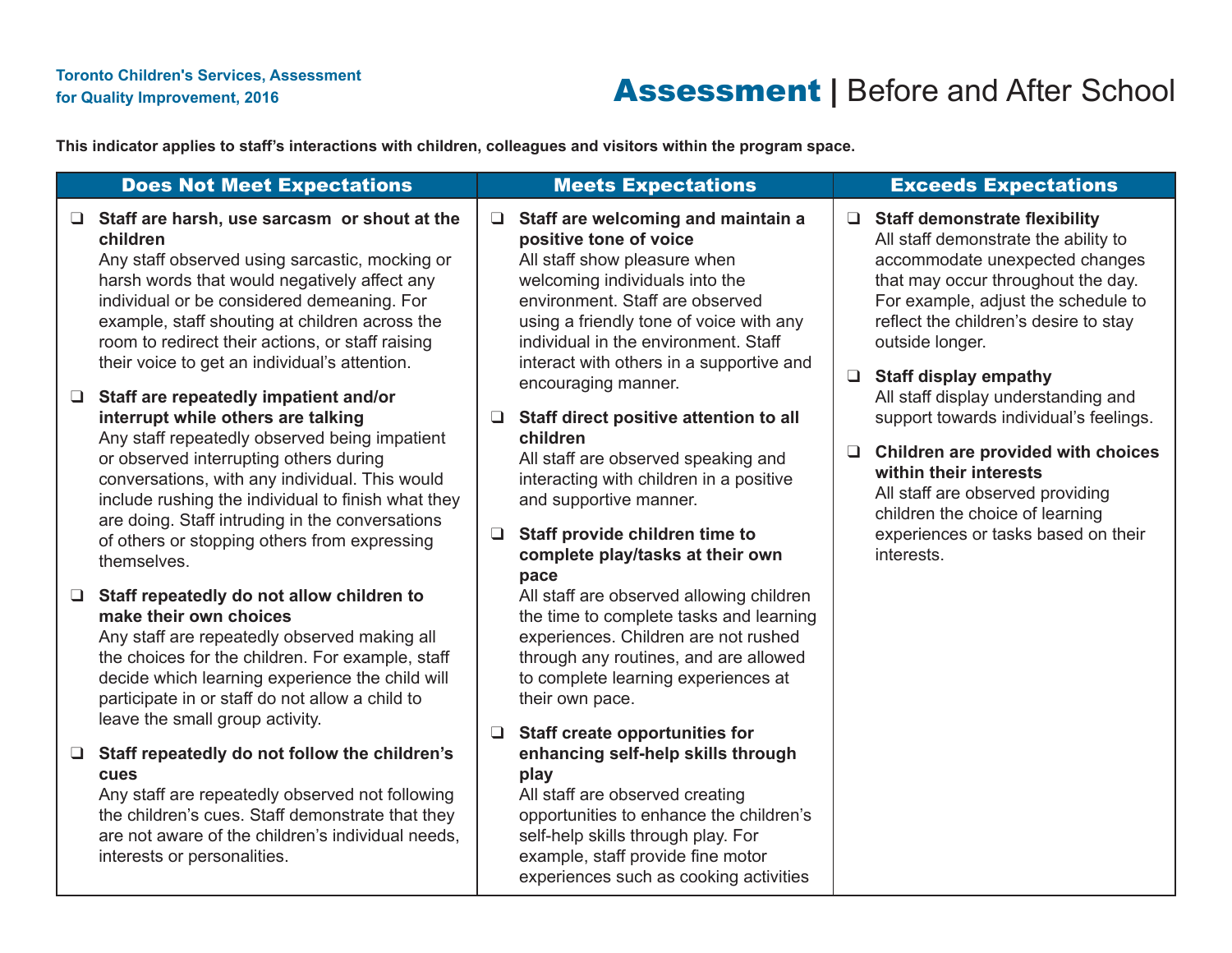#### 2B. Program Space and Materials

**Intent**: The program space is organized, inviting and adapted to meet the needs and interests of the children. This fosters the children's need to engage in meaningful ways within their environment. All play materials, furnishings and learning areas are developmentally-appropriate and safe for the children. Materials reflecting people with disabilities and diverse cultures should be placed in an inclusive manner throughout the program space, being mindful that they reflect the children, families and local community. Ideally, staff are provided with time daily to prepare materials and set-up the program space with learning areas that encourage children to be engaged in complex creative play and inquiry.

**Inspiring Pedagogy**: "From the aesthetics of the space, to the type of furnishings and materials available, to the organization of time, the environment communicates a powerful message and contributes to shaping the actions that can be taken within it." (HDLH, p. 20)

**Reflective Question**: How is the program space arranged in a manner that is inviting and encourages children to explore? How do staff regularly assess if there are any barriers to the children that would prevent them from playing freely? What strategies do staff use to ensure there are no barri-ers to supervison? How do staff ensure toy and play materials reflect the different ages and interests of the children enrolled in their program? What strategies do staff use to strengthen the children's sense of belonging and ownership in the program space?

**Program space**: The space/room where children spend their time. **Homework Materials:** dictionary, calculator, internet access, school supplies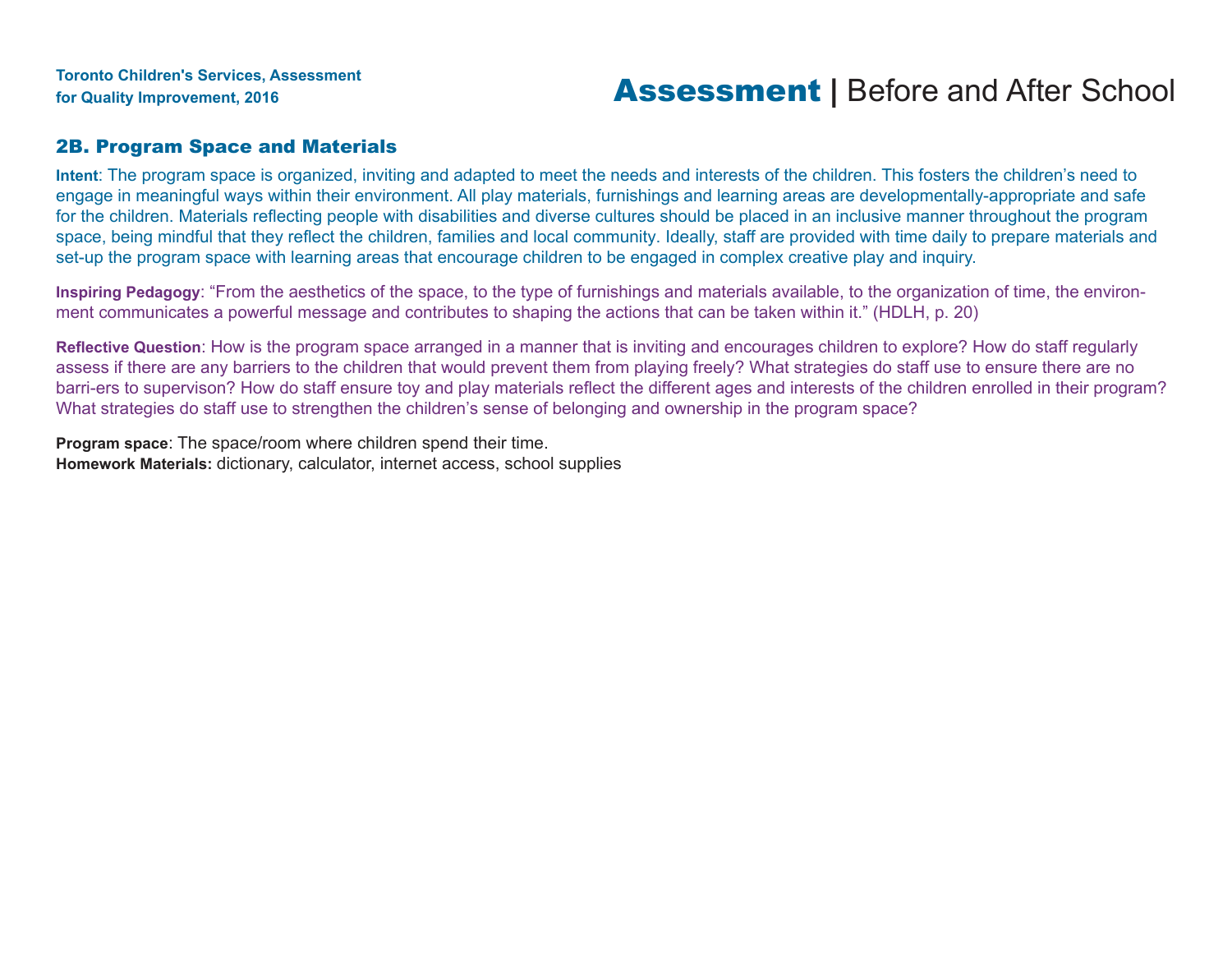### Does Not Meet Expectations Meets Expectations **Exceeds Expectations**

- ❑ **Play equipment, toys and materials are not complete**
	- Play equipment, toys and materials are incomplete. For example, a few game pieces missing or incomplete set of playing cards which will limit the children's experience.
- ❑ **Play equipment, toys and materials are not developmentallyappropriate for the children** Play equipment, toys and/or materials in the program space are not developmentally-appropriate for

❑ **Insufficient number of play** the children enrolled. **equipment, toys and materials for the number of children enrolled in**

### **the program**

There are not enough play equipment, toys and materials for the number of children who want to use them.

#### ❑ **Play equipment, toys and materials are disorganized** Similar equipment, toys and materials are not grouped together and/or toys and materials are haphazardly piled on shelves.

❑ **Five or more types of play equipment, toys and materials are accessible to the children** Staff provide five types of toy and/ or equipment. For example, games, blocks, puzzles, books, art materials.

#### ❑ **Play equipment, toys and materials are adapted to meet the needs of all children**

Staff modify equipment, toys and materials to allow all children to use. For example, staff simplify steps in game instructions so children understand the rules or using bigger blocks for building verses small Lego pieces.

#### ❑ **Two or more materials reflecting people with disabilities are accessible**

Materials may include toy wheelchairs or guide dogs, dolls with leg braces, puzzles and/or books that depict people with disabilities. Materials are incorporated into different learning areas in the program space.

#### ❑ **Two or more materials reflecting diverse people/cultures are accessible**

Materials may include puzzles, books, and dramatic play materials. Materials are incorporated into different learning areas in the program space.

❑ **Staff have scheduled time to prepare materials ahead of experiences**

Staff have time scheduled daily to prepare materials in advance. For example, time when a staff is off program to prepare materials in advance and/or set up the program space is documented. The staff would not be counted in ratios.

#### ❑ **The program space incorporates natural elements**

Staff offer opportunities that incorporate natural objects. For example, snow, plants, honeycombs, nests, shells, gourds.

❑ **The program space is reflective of the children, families and/or the local community** Two or more photos and/or displays in the program space reflect children in the current program. For example family structure, disabilities, diversity and/or children participating in learning experiences. This is above and beyond the visual schedule pictures.

#### ❍ **The program space includes an area and/or homework materials for children to complete homework**

There is an area for children to complete homework or a basket of homework materials is accessible that can be taken outside for children to use to complete their homework. This subitem is not applicable during the summer, Winter break and March Break.

**(Sub-item potentially not applicable)**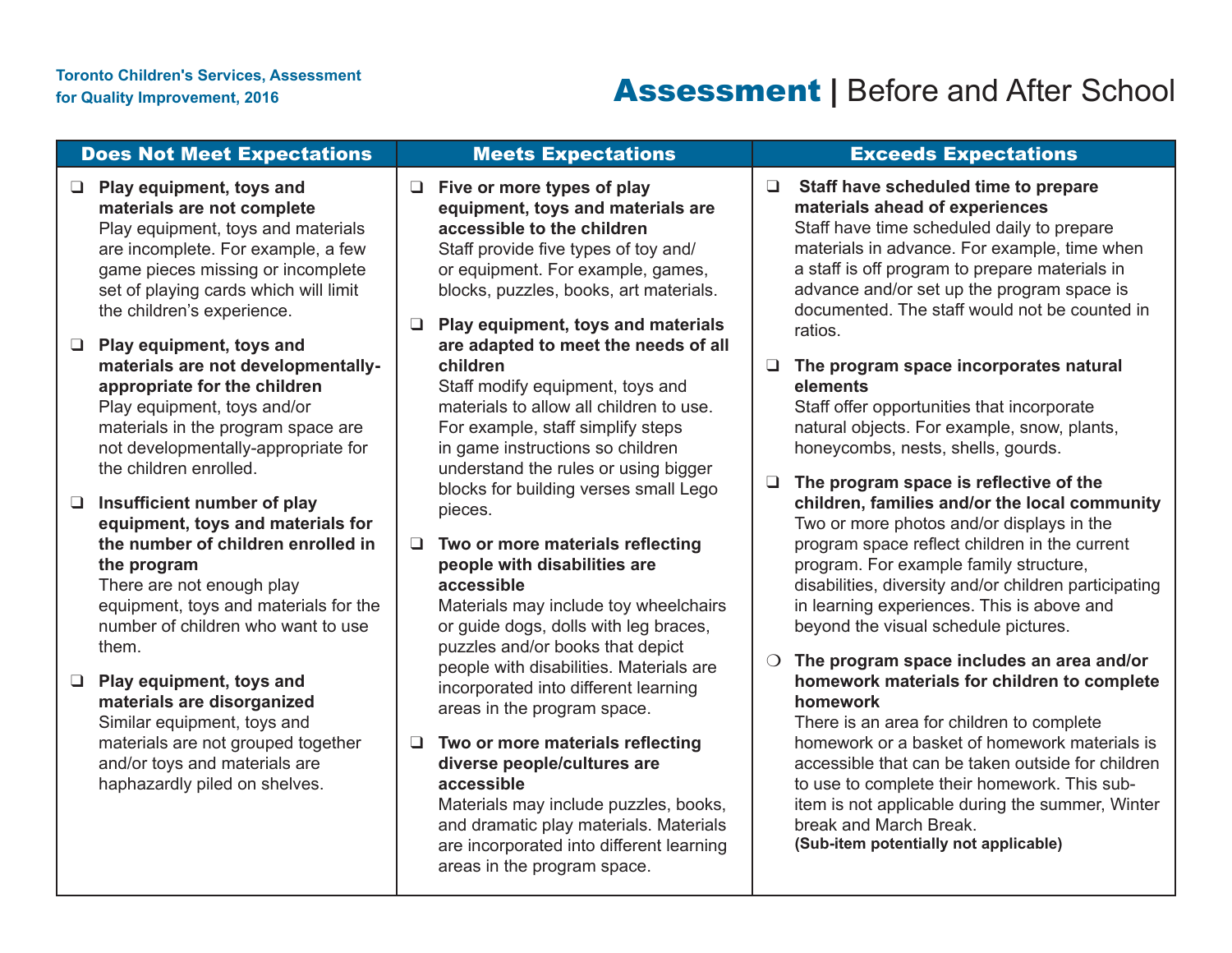### for Quality Improvement, 2016<br>**Assessment** | Before and After School

| $\Box$ | Play materials are not accessible to<br>children<br>Children cannot take the toys and<br>materials they want to use off a shelf by<br>themselves or shelves are closed off from<br>the children.                                                                                                                                                           | n           | Three or more art materials include<br>diverse skin tones<br>There are three or more types of art<br>materials available that include four or<br>more different skin tones. For example,<br>drawing tools, paint and paper.                                                                                                                                                                   | ❏ | <b>The</b><br>ade<br>set<br>mo<br>The<br>play   |
|--------|------------------------------------------------------------------------------------------------------------------------------------------------------------------------------------------------------------------------------------------------------------------------------------------------------------------------------------------------------------|-------------|-----------------------------------------------------------------------------------------------------------------------------------------------------------------------------------------------------------------------------------------------------------------------------------------------------------------------------------------------------------------------------------------------|---|-------------------------------------------------|
| $\Box$ | Program materials and spaces present<br>barriers to participation for some<br>children<br>Adaptable materials and spaces are<br>not provided for children with different<br>abilities, including playground toys and<br>equipment. Children who are learning<br>English as a second language are not<br>supported to participate with the larger<br>group. | ❏<br>$\Box$ | Fabric, collage, modeling materials<br>and three or more drawing tools are<br>accessible for independent use<br>Drawing tools, fabric, collage and<br>modeling materials are in good condition<br>and children can access these materials<br>from the shelf independently.<br>The program space has access to<br>adequate indoor space intentionally<br>set-up to engage children in three or |   | of p<br>Ser<br>Lan<br>Dra<br>Cor<br>Scie<br>Qui |
| $\Box$ | Radio is played when children are<br>present<br>The radio is played while children are<br>in attendance. This is not appropriate<br>as commentary and content cannot be<br>controlled.                                                                                                                                                                     |             | more learning areas<br>The learning areas are open during free<br>play and planned program time. Example<br>of potential learning areas are:<br>Sensory/Art,<br>Language/Listening,<br>Dramatic,<br>Construction/Block,<br>Science, and Cognitive/Manipulative<br>Quiet space.                                                                                                                |   |                                                 |

❑ **The program space has access to adequate indoor space intentionally set-up to engage children in five or more learning areas** I learning areas are open during free y and planned program time. Example otential learning areas are: sory/Art, guage/Listening, amatic, nstruction/Block, ence, and Cognitive/Manipulative et space.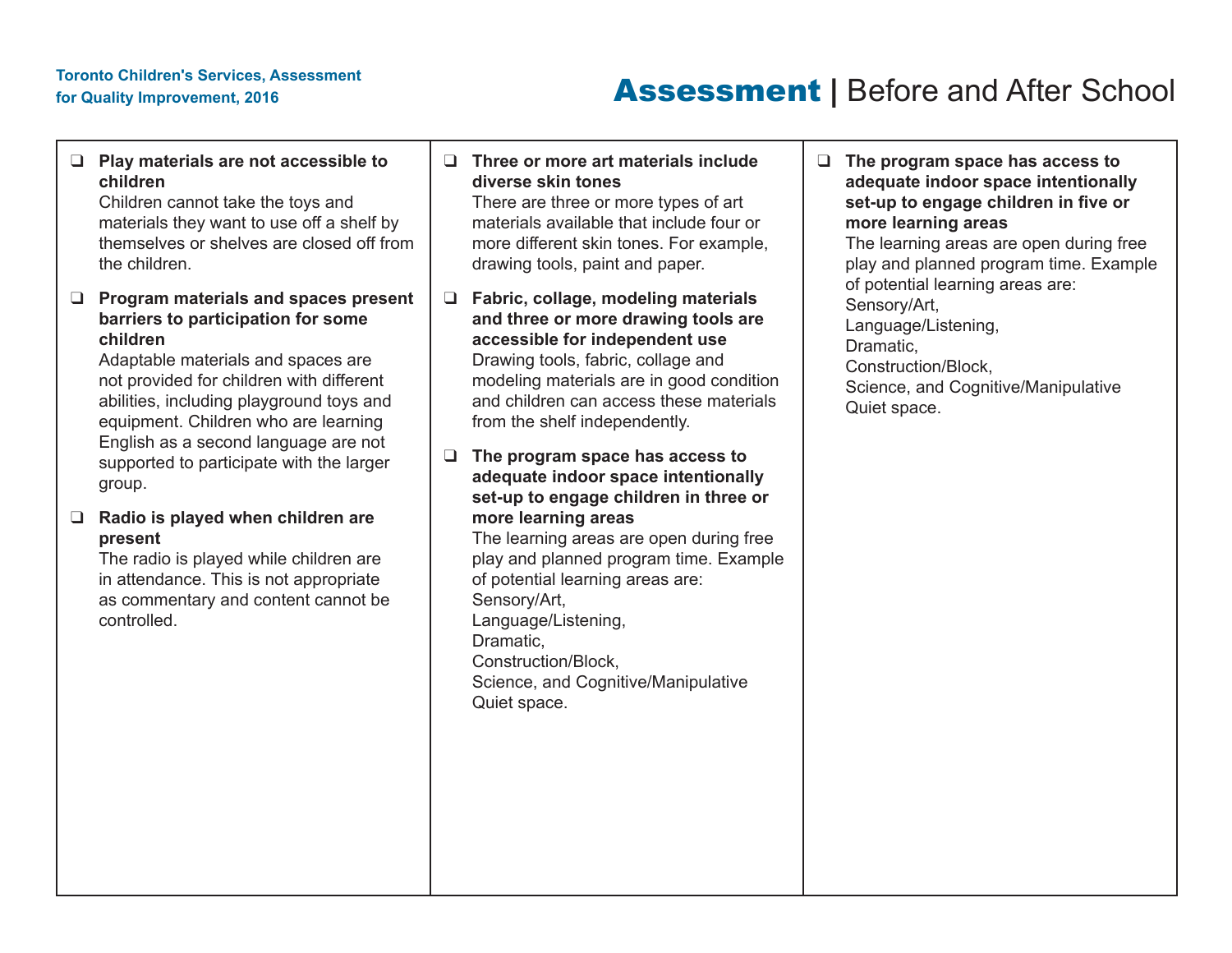### 3. Well-being and Healthy Self-beliefs

This section of the Assessment for Quality Improvement is organized into the following two categories: **Development of Self-esteem and Meal and Snack times**

### 3A. Development of Self-Esteem

**Intent**: Staff continuously strive to maintain an inclusive environment through interactions that foster self-expression and well-being. Staff continu-ously provide encouragement on how tasks are completed as well as when children take developmentally-appropriate risks. Developmentally-appropriate risks, such as being a leader or trying something new, fosters self-confidence, a sense of accomplishment while encouraging children to move outside their individual "comfort zones" and persevere. When staff identify and describe emotions, they are giving children the language they need not only to self-identify but to identify the emotions of others. This type of expression engenders empathy for others, an understanding of oth-ers' perspectives and self-regulation.

**Inspiring Pedagogy**: "Staffs can also support children's developing ability to self-regulate by being responsive and attuned to children's individual cues, arousal states, and response to various stressors. And they can help children learn strategies for becoming or staying calm and focused by enabling them to recognize and modulate their emotional states and impulses and become more aware of the effects of their actions on others." (H-DLH, pg 30)

**Reflective Questions**: How do staff ensure staff direct positive attention to all the children? What strategies are used to ensure the children are made to feel proud of their effort no matter what the outcome? How do staff focus on the process of the children's efforts rather than the end product? How do the children have an opportunity to share their accomplishments no matter what they are? How do staff encourage children to develop a sense of belonging within the program space? How do staff handle bullying and/or body image issues amongst the children? What strategies are in place to develop tolerance and inclusiveness within the group?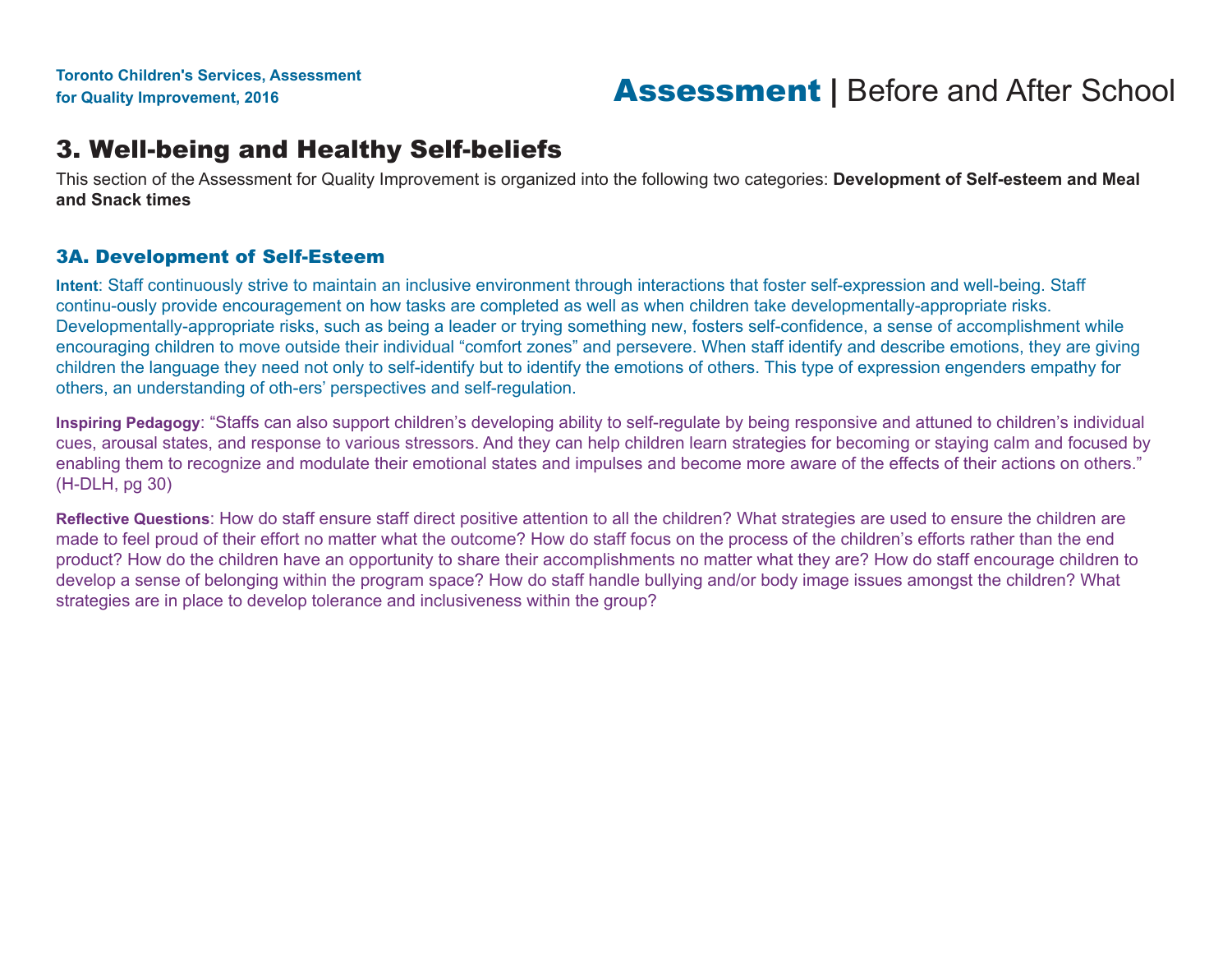#### Does Not Meet Expectations Meets Expectations Exceeds Expectations

❑ **Staff repeatedly use terms of endearment, or other references to children other than their name** Any staff are repeatedly observed using terms of endearment instead of the child's correct name or preferred name.

#### ❑ **Staff repeatedly do not show encouragement**

Any staff are repeatedly observed interacting with the children with a flat or negative affect. Staff do not encourage the children or show support for the children.

❑ **Staff repeatedly do not acknowledge children's emotions appropriately** Any staff are repeatedly observed dismissing the children's emotions. For example, staff telling the child there's no reason to cry, or ignoring the child's joy at completing a task.

❑ **Staff demonstrate inclusive practices** All staff are observed including all children, regardless of individual needs or behaviours, in learning experiences and routines. For example, children are not separated during snack time due to allergies or behaviours; all children are supported to participate in program activities with modifications as needed; children are encouraged to explore their emerging identities through play, including play that explores gender and gender roles.

#### ❑ **Staff focus encouragement on how the tasks are completed**

All staff are observed showing support and encouragement to the children as they complete tasks and how they complete the tasks.

### ❑ **Staff are positive role-models**

All staff are observed interacting with others in an appropriate manner. Positive social skills are role-modelled with all individuals in the environment. For example, speaking in a respectful manner to others or reinforcing positive social **interactions** 

#### ❑ **Staff assist children in processing their own emotions**

All staff support children understanding their emotions. For example, staff comfort and acknowledge and discuss the emotions of a child who is frustrated, not able to complete a task or recognize and labeling when a child displays pleasure in something they have created.

#### ❑ **Staff encourage children to recognize the emotions of their peers**

All staff are observed encouraging empathy in the children. Staff label the emotions as well role-model support for the children. For example, staff explaining to the children why a child is behaving a certain way, recognizing when a child laughs at a joke another child has told.

#### ❑ **Well-being resources are accessible to families**

Resources are accessible to families and children on well-being related topics. For example personal hygiene information, body image resources, bullying, cyber bullying. Evidence that resources have been emailed to parents at least every 4 months is acceptable.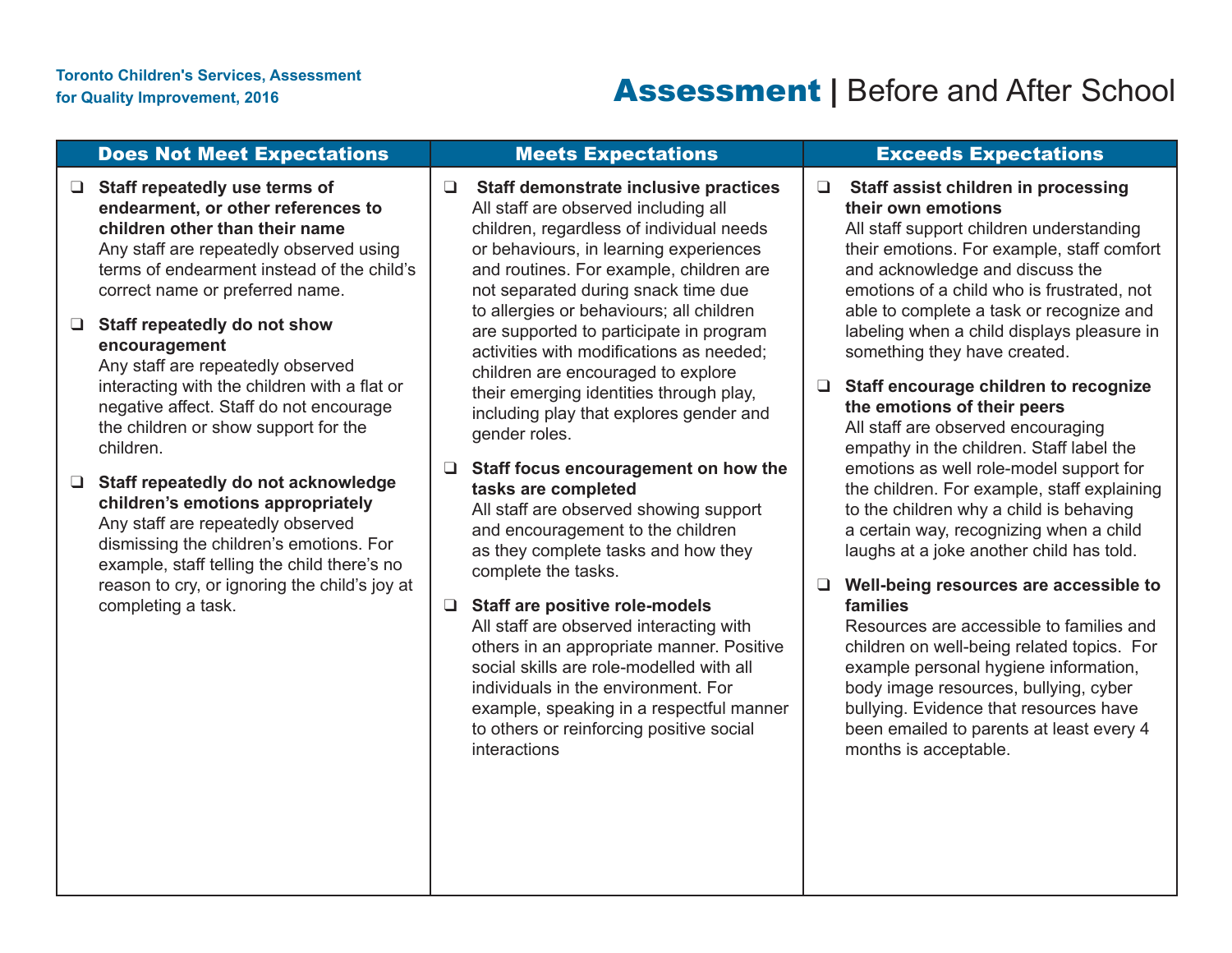#### 3B. Meal and/or Snack Times

**Intent**: Meals and snack times should be viewed as positive learning experiences that promote social interactions, independence and self-help skills. Staff encourage children to have a healthy respect for food and eating by facilitating discussions about food choices, and health and wellness. Staff facilitate as children self-serve their meals and snacks as it allows each child to choose what and how much to eat, which in turns provides an op-portunity to discuss healthy eating strategies.

**Reflective Questions**: How do staff support the children to serve food independently? How are staff engaged with children during snack and/or meals? How are staffs engaged and developing relationships with all of the children during the meal time? How are meals and/or snack times seen as an opportunity to instill positive life- long healthy eating choices? What strategies have staff put in place to ensure everyone gets equal portions of food offered, while respecting each child's individual needs?

**Note**: When staff work alone, it is not required that they sit with the children during snack as other children may be engaged in learning experiences in the program space.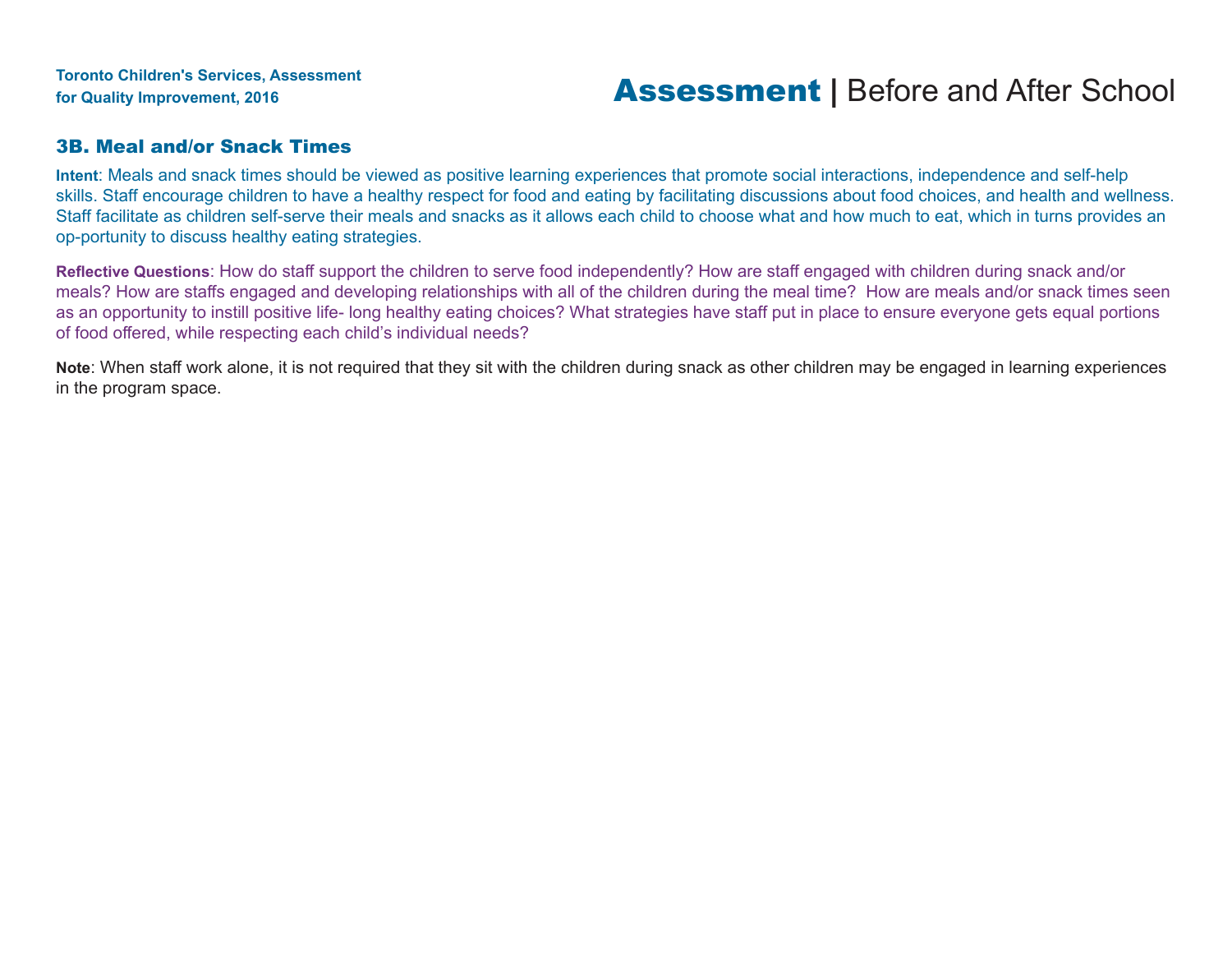## For Quality Improvement, 2016<br>For Quality Improvement, 2016

|             | <b>Does Not Meet Expectations</b>                                                                                                                                                                                                                                              |             | <b>Meets Expectations</b>                                                                                                                                                                                                               |        | <b>Exceeds Expectations</b>                                                                                                                                                                                                                             |
|-------------|--------------------------------------------------------------------------------------------------------------------------------------------------------------------------------------------------------------------------------------------------------------------------------|-------------|-----------------------------------------------------------------------------------------------------------------------------------------------------------------------------------------------------------------------------------------|--------|---------------------------------------------------------------------------------------------------------------------------------------------------------------------------------------------------------------------------------------------------------|
| ┙<br>$\Box$ | Food and/or beverages are used as a<br>reward or punishment<br>Food is used to reward, to acknowledge<br>performance, to punish, or to control<br>children's behaviour.<br>Individual children's needs are not met<br>during meal and/or snack times                           | $\Box$      | <b>Positive conversations and/or</b><br>interactions occur during meals and/or<br>snacks times<br>During observation of at least one meal<br>or snack, staff engage in meaningful<br>conversations with children to extend<br>learning. | $\Box$ | Drinking water is accessible in the<br>program space<br>For example a sink within the program<br>space and/or a jug of water or children's<br>own water bottles. Water fountain in the<br>hallway is not considered accessible in<br>the program space. |
|             | Children's individual needs are not met<br>during meal times. For example, a child<br>who is done early is able to leave and<br>engage in learning experiences or a child<br>that needs more time is not rushed.                                                               | □<br>$\Box$ | Children self-serve all foods<br>Children serve themselves all foods with<br>the exception of soups and stews.<br><b>Sufficient seating is accessible</b><br>There are enough chairs in the program                                     | $\Box$ | Staff engage with the children to<br>facilitate on-going conversations<br>Conversations are unhurried and<br>meaningful to the child and staff. For<br>example, staff talk with children about<br>that day's learning experiences or topics             |
| ❏           | No conversations and/or interactions<br>occur during meal and/or snack times<br>Less than two conversations and/or<br>interactions occur between children and<br>adults during meal and/or snack times,<br>excluding when staff instruct, or provide<br>direction to children. | □           | space for all staff and children to sit down<br>for meals and snacks. For example,<br>during open snack, there are enough<br>chairs for the number of children who<br>want to eat.<br>Children assist with meal and/or snack            | $\Box$ | of interest.<br>Staff create learning opportunities on<br>healthy eating through planned and/<br>or documented learning experiences<br>monthly<br>Staff model positive and healthy food                                                                 |
| ❏           | Food is not served on dishes or<br>napkins<br>Food is not served on dishes or napkins<br>and/or paper towels and is placed directly<br>on a table, trolley or shelf. Napkins and/or<br>paper towels are used for dry foods only.                                               |             | routines<br>Staff provide opportunities for children to<br>help with lunch and/or snacks routines.<br>For example, setting and clearing the<br>table, serving.                                                                          |        | choices through cooking activities,<br>creating their own recipes or using the<br>Canadian Food Guide to plan meals with<br>the children.                                                                                                               |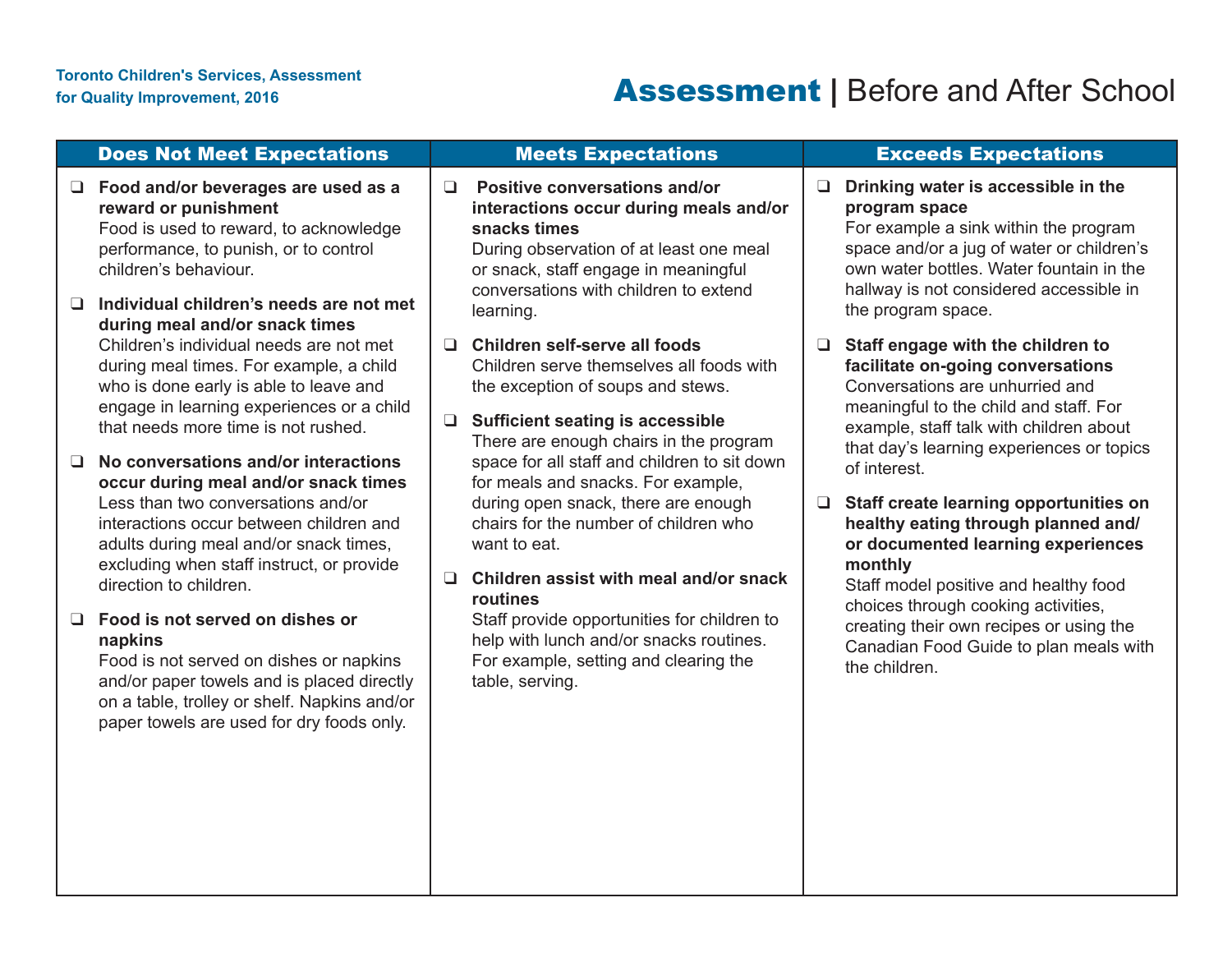### 4. Pedagogy

This section of the Assessment for Quality Improvement focuses on how programs extend children's learning experiences through intentional pedagogical practices.

### 4A. Extending Children's Learning

**Intent**: Staff and children are engaged as co-learners throughout their time together. Rich discussions, sharing of information, and learning of new concepts/perspectives is mutual and on-going between staff and children. Active listening, asking open-ended questions, recall of past experiences and providing spontaneous resources are key components to complex play, fostering inquiry, engagement and a sense of belonging.

**Inspiring Pedagogy**: "In taking a negotiated learning approach, teachers move beyond simply providing children with experiences. They probe further, either by asking questions, or by engaging in discussion to discover why children are deeply absorbed in exploring a material, or they try to figure out what children are thinking as they touch, taste, examine, and explore [the world around them.]"(HDLH, pg 16)

**Reflective Questions**: How are staff a co-learner with the children? How do the staff support critical thinking to extend the children's learning? How are the staff responsive to all learning opportunities? How do staff value the children's individual thinking and follow their learning cues? How are staff engaged with the children during their play? How do staff encourage children to express themselves within their play?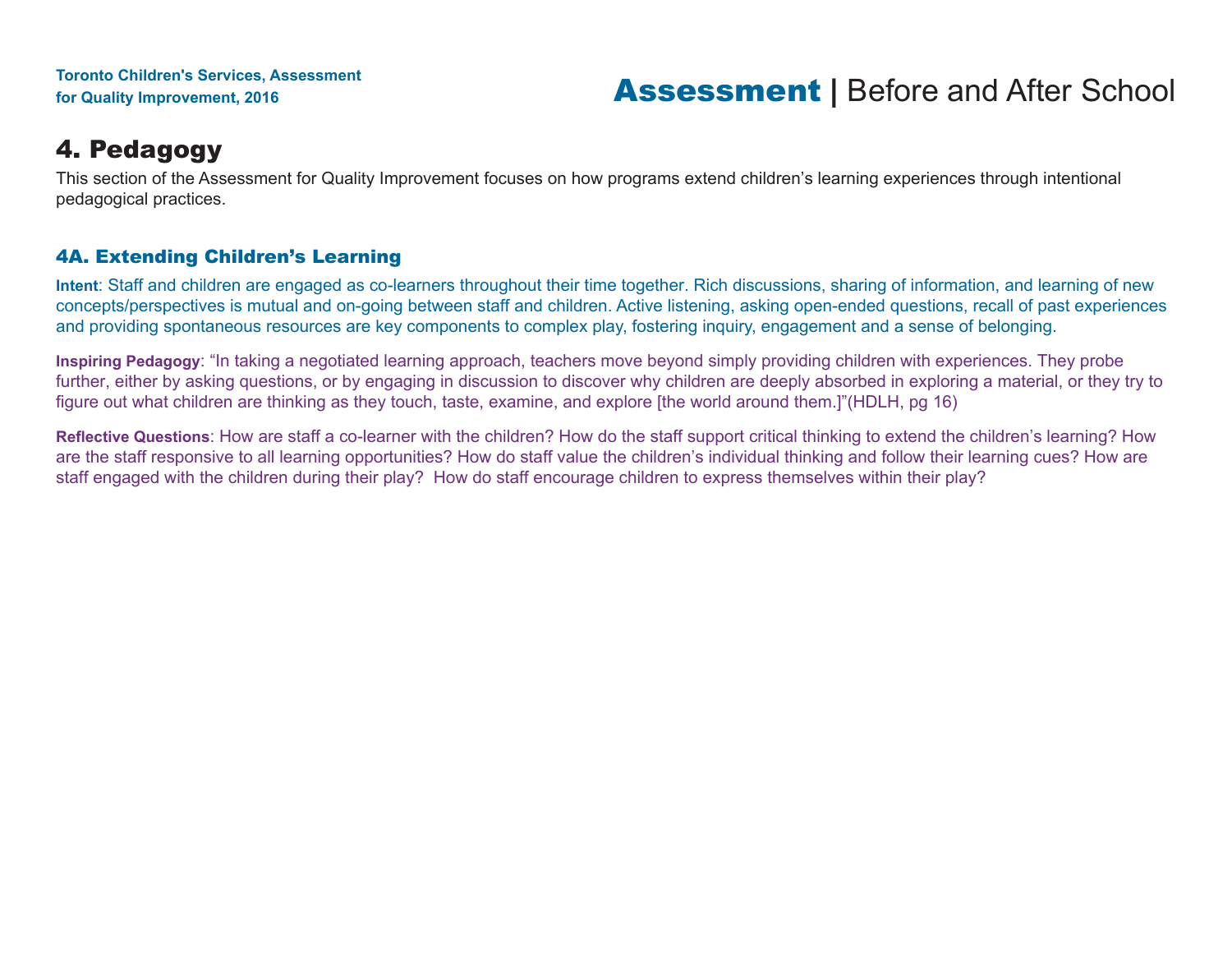## For Quality Improvement, 2016<br>For Quality Improvement, 2016<br>**Assessment** | Before and After School

| <b>Does Not Meet Expectations</b>                                                                                                                                                                                                         | <b>Meets Expectations</b>                                                                                                                                                                                                                                                                                                                                                                                                                                                                 | <b>Exceeds Expectations</b>                                                                                                                                                                                                     |
|-------------------------------------------------------------------------------------------------------------------------------------------------------------------------------------------------------------------------------------------|-------------------------------------------------------------------------------------------------------------------------------------------------------------------------------------------------------------------------------------------------------------------------------------------------------------------------------------------------------------------------------------------------------------------------------------------------------------------------------------------|---------------------------------------------------------------------------------------------------------------------------------------------------------------------------------------------------------------------------------|
| Staff repeatedly miss opportunities to<br>⊔<br>enhance children's knowledge<br>Any staff not using all opportunities to<br>enhance children's knowledge.<br>Staff are not engaged with children                                           | $\Box$ Staff are engaged as co-learners with<br>children<br>All staff are engaged in mutual<br>relationship with children, learning<br>about, with and from them. For example<br>following or reading instructions to                                                                                                                                                                                                                                                                     | Staff recall past experiences to extend<br>$\Box$<br>current learning opportunities<br>All staff are observed recalling past<br>activities or experiences and linking them<br>to new learning opportunities.                    |
| Any staff not observed actively<br>participating in the learning experiences<br>with children.                                                                                                                                            | complete tasks or researching a topic to<br>extend the child's knowledge.                                                                                                                                                                                                                                                                                                                                                                                                                 | <b>Staff provide spontaneous resources</b><br>□<br>to allow the child to follow their own<br>learning path                                                                                                                      |
| Staff are not modeling active listening<br>$\Box$<br><b>skills</b><br>Any staff do not model active listening<br>skills, such as maintaining eye contact<br>with the speaker, repeating and/or re-<br>phrasing the speaker's comments and | Staff respond to spontaneous and/or<br>$\Box$<br>emerging learning opportunities<br>All staff are engaged in back and forth<br>conversations with children about their<br>interests and experiences.<br><b>Staff encourage conversation between</b>                                                                                                                                                                                                                                       | All staff are observed providing<br>resources, such as play materials to<br>extend the child's learning. For example,<br>a group of children are creating structures<br>with Lego; staff provide the group with a<br>Lego book. |
| responding appropriately.                                                                                                                                                                                                                 | children<br>All staff extend conversations with<br>individual children as well as between<br>children. For example, building on a<br>child's play by asking, "What do staff think<br>the parent will do next?" or "How is the<br>rabbit going to find food in the winter?".<br>Extending a conversation between two<br>children by asking, "How can Amal and<br>David sort out who will go first?" or "I<br>wonder if Kelisha has been on a holiday<br>like the one Trang just went on?". | Staff ask open-ended questions to<br>$\Box$<br>promote inquiry<br>All staff are consistently observed asking<br>children questions that require them to<br>explore their response.                                              |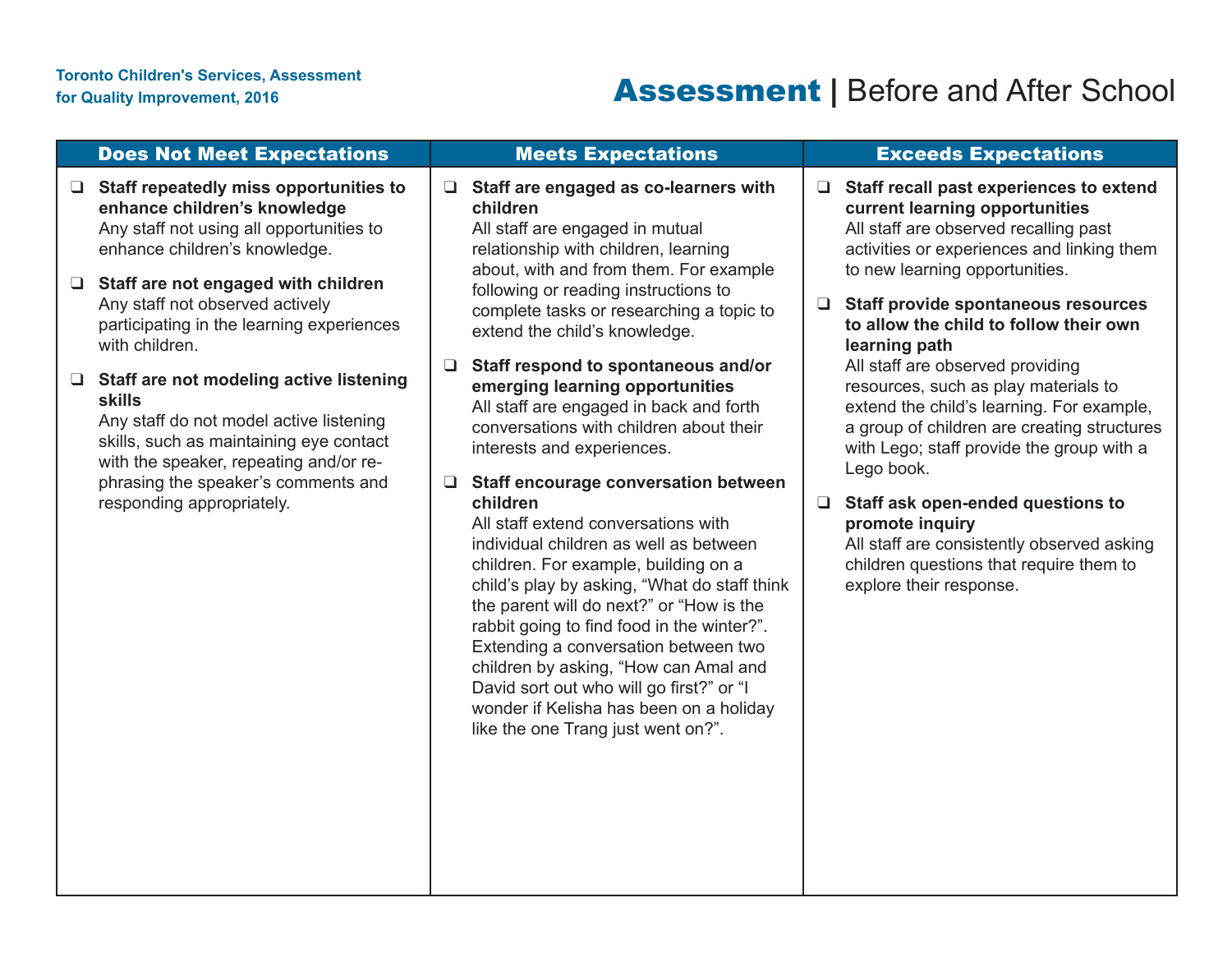### 5. Safe and Healthy

This section of the Assessment for Quality Improvement is organized into the following four categories: **Program Safety, Attendance Verification and Transitions, and Supervision**

### 5A. Program Safety

**Intent**: Maintaining safe and healthy expectations in the program space is an important factor in the health and wellness of staff and children. Staff follow Regional Public Health requirements for toy and equipment washing which supports a clean and sanitary environment for the children. Staff encourage children to maintain healthy hygiene habits by reinforcing proper hand hygiene procedures. All areas of the program space, the materials, play equipment and furnishings are in good working order, safe and hygienically maintained for everyone. Staff are able to provide resources to families to promote safe environments and healthy lifestyles.

**Inspiring Pedagogy**: "A safe environment that offers consistency and continuity as well as graduated support for children's growing independence and capacity for self-care enables children to tackle challenges, learn to persevere, and explore ways to cope with manageable levels of positive stress" (HDLH, pg 30).

**Reflective Questions**: What strategies are in place to ensure the current toy washing practices meet all of the regional public health guidelines? Are there any areas of the program space that have the potential to be dangerous or unsafe? How do staff ensure all toxic materials out of reach of the children and/or securely stored? How do staff ensure the first-aid kit is always well stocked and maintained on an ongoing basis? How are the health and safety practices being followed to ensure that all children are engaged an environment that is free of hazards? What precautions are taken into consideration to promote the well-being of each child within program? How does the program space support hygienic hand washing prac-tices? How are staff supporting the individual child's lifelong learning of personal hygiene?

**Schedule**: Toy and/or play equipment washing plan is available and followed as per Regional Public Health requirements: monthly for School age programs. FDK programs are required to wash toys and play materials and equipment weekly during extended school holidays.

**Hazards:** Anything that is potentially dangerous to children. For example, worn/frayed carpet, broken chairs, chipping paint, uncovered electric out-lets, easy access to cleaning supplies, accessible sharp utensils or medications, toxic materials or disorganization that affects the safety of children such as chairs stacked too high, toys piled on shelves.

**Hygienic:** Anything done to maintain cleanliness, including washing tables before eating, and following the current Regional Public Health cleaning guidelines.

**Note:** Rest time for FDK programs is not a requirement as most children attending full day school do not nap. Should a program encourage rest time, it is expected that each child have a mat labeled with their name, have a sheet, be disinfected daily, and stored in an hygienic manner.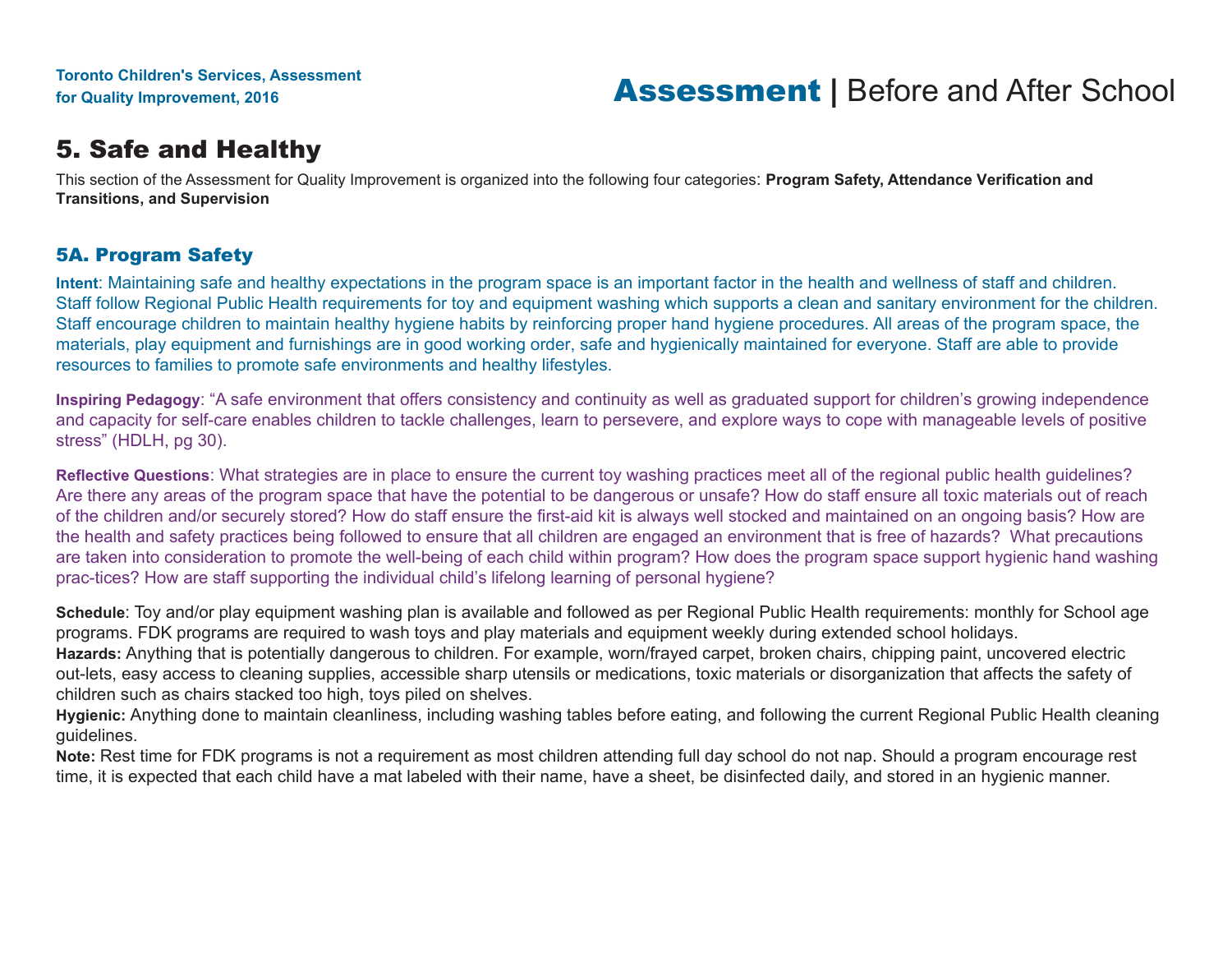## For Quality Improvement, 2016<br>For Quality Improvement, 2016

|            | <b>Does Not Meet Expectations</b>                                                                                                                                                                                          |        | <b>Meets Expectations</b>                                                                                                                                                  |        | <b>Exceeds Expectations</b>                                                                                                                                          |
|------------|----------------------------------------------------------------------------------------------------------------------------------------------------------------------------------------------------------------------------|--------|----------------------------------------------------------------------------------------------------------------------------------------------------------------------------|--------|----------------------------------------------------------------------------------------------------------------------------------------------------------------------|
| Q.         | There is no schedule for toy and/or<br>equipment washing schedule available<br>There is no schedule for toy washing.                                                                                                       | $\Box$ | The toy and/or equipment washing<br>schedule follows Regional Public<br><b>Health procedures</b><br>Staff wash toys and play equipment as                                  | $\Box$ | The toy and/or equipment washing<br>schedule identifies categories of toys<br>and play equipment<br>Schedule identifies categories or areas                          |
| ┙          | All areas used by the program are not<br>kept in a state of good repair<br>One or more area of the program space<br>is observed in poor repair. For example,<br>furniture, carpets, physical structure, paint<br>chipping. |        | per Regional Public Health Guidelines.<br>Toys are washed monthly. During the<br>summer, toys are washed weekly for<br>programs with children less than 5 years<br>of age. | □      | of toys and play equipment. For example,<br>by toy shelf, learning areas.<br>On-site and/or on-call maintenance<br>staff deal with physical plant issues<br>promptly |
| $\Box$     | All areas used by the program are not<br>maintained in a hygienic condition<br>One or more area of the program space                                                                                                       | $\Box$ | Toys and/or equipment washing<br>schedule is signed and/or initialed and<br>dated by staff                                                                                 |        | Physical plant issues are responded to<br>within 48 hours.                                                                                                           |
|            | is observed as being dirty. For example<br>carpets, toys, shelves are visibly soiled.                                                                                                                                      |        | Staff sign and/or initial and date the toy<br>washing schedule after they have washed<br>toys. It is not acceptable for staff to sign                                      | □      | <b>Health and/or Safety-related resources</b><br>are accessible to families<br>Staff provide resources to families on<br>health and/or safety-related topics. For    |
| ┙          | <b>Current Regional Public Health hand-</b><br>washing procedure not posted<br>The Current Regional Public Health hand-                                                                                                    |        | for the whole month ahead of time. It<br>is not appropriate to pre-sign and date<br>schedule.                                                                              |        | example recalled toys, developmentally-<br>appropriate toys, head lice information,<br>illness prevention. Evidence that                                             |
|            | washing procedure is not posted at sinks<br>used by the children.                                                                                                                                                          | $\Box$ | All areas used by the program are safe<br>Materials are organized in a way that they<br>will not fall on children. Children do not                                         |        | resources have been emailed to parents<br>at least every 4 months is acceptable.                                                                                     |
| $\bigcirc$ | <b>Current Regional Public Health hand</b><br>sanitizing procedure not posted                                                                                                                                              |        | have access to toxic art materials.                                                                                                                                        |        |                                                                                                                                                                      |
|            | The Current Regional Public Health hand<br>sanitizing procedure is not posted in the<br>program space.                                                                                                                     | $\Box$ | Stocked First Aid kit is available at all<br>times<br>There is a first aid kit available within                                                                            |        |                                                                                                                                                                      |
|            |                                                                                                                                                                                                                            |        | the program space for staff to access. It<br>should also be checked and re-stocked<br>on a regular basis to ensure supplies are<br>replenished.                            |        |                                                                                                                                                                      |
|            |                                                                                                                                                                                                                            |        |                                                                                                                                                                            |        |                                                                                                                                                                      |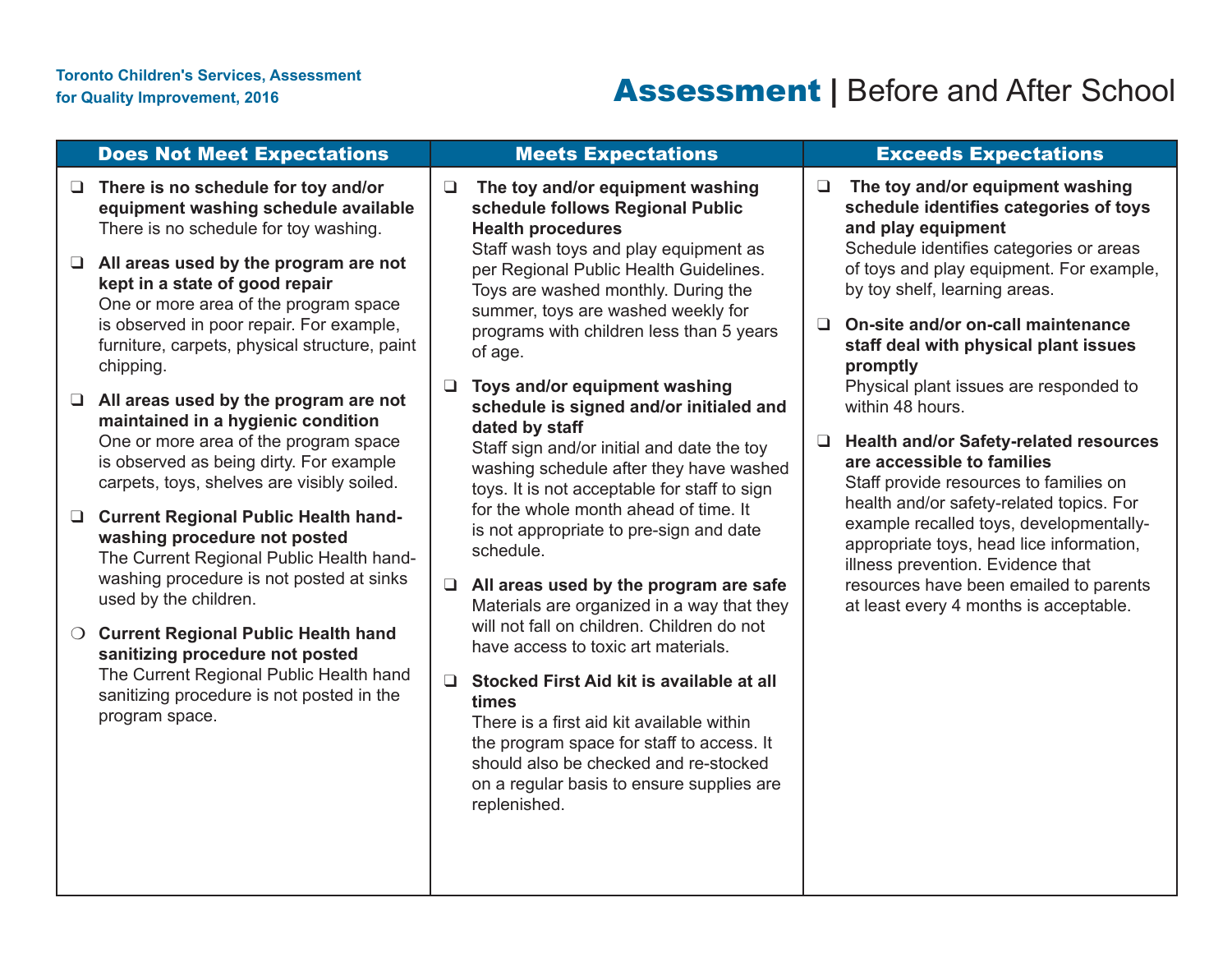## For Quality Improvement, 2016<br>For Quality Improvement, 2016<br>**Assessment** | Before and After School

|  | □ Current Regional Public Health hand-<br>washing procedures are followed<br>Posted hand washing procedures are<br>followed. For example, before eating,<br>after using the washroom                                                                                                                                                                                                                   |  |
|--|--------------------------------------------------------------------------------------------------------------------------------------------------------------------------------------------------------------------------------------------------------------------------------------------------------------------------------------------------------------------------------------------------------|--|
|  | O Current Regional Public Health hand<br>sanitizing procedure followed<br>Posted hand sanitizing procedures are<br>followed. For example, before eating,<br>after wiping one's nose.                                                                                                                                                                                                                   |  |
|  | $\bigcirc$ The sleeping area has a mat<br>designated for each child on non-<br>instructional days<br>When mats are used and stored in bags,<br>the bags need to be clearly labelled to<br>ensure they are used for the same child<br>each time. Mats should include bed<br>sheets. This is applicable for programs<br>with children less than 5 years of age.<br>(Sub-item potentially not applicable) |  |
|  | O Mats and sheets are disinfected and/or<br>changed after each use<br>This is applicable for programs with<br>children less than 5 years of age.<br>(Sub-item potentially not applicable)                                                                                                                                                                                                              |  |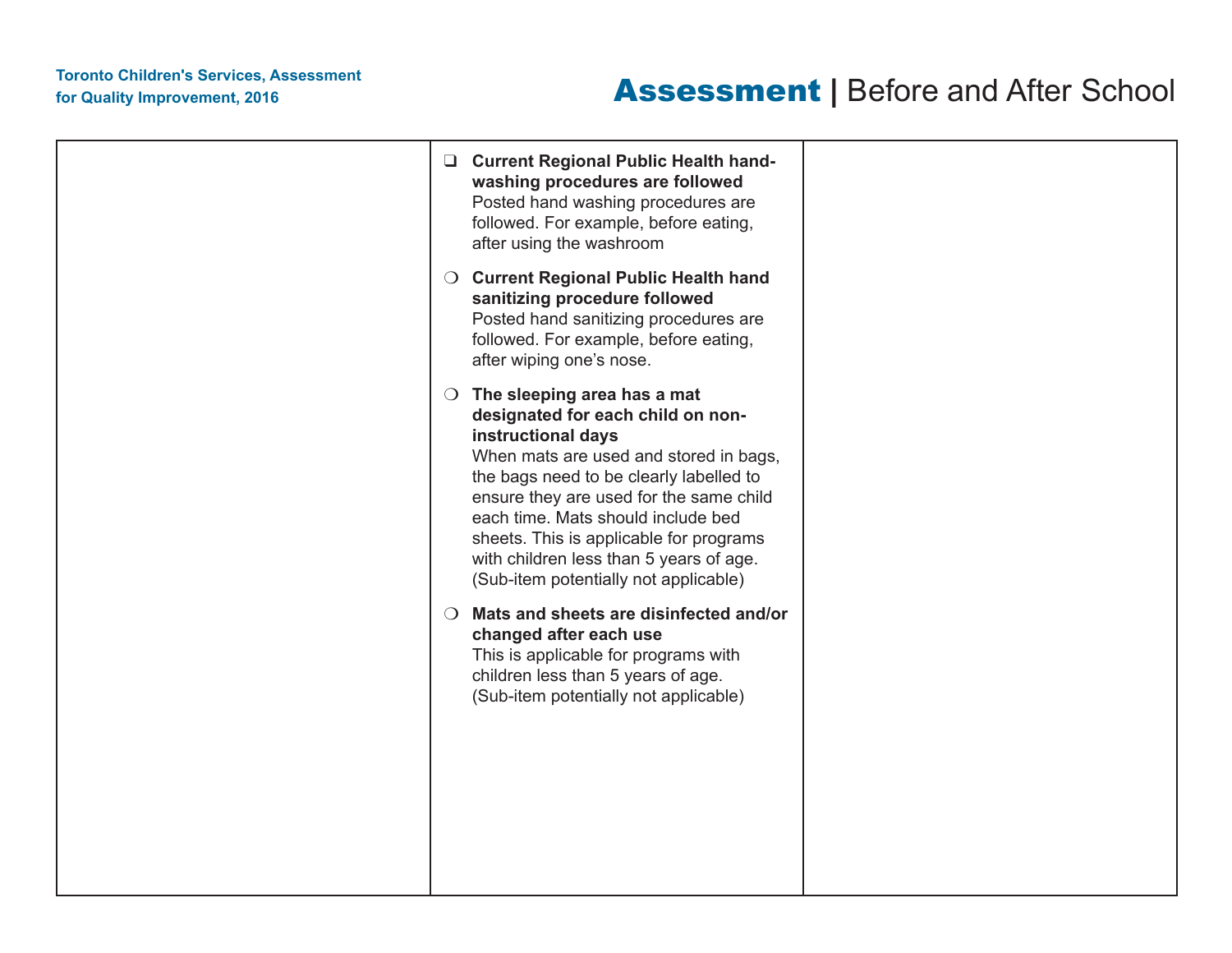### for Quality Improvement, 2016<br>**Assessment |** Before and After School

#### 5B. Attendance Verification and Transitions

**Intent**: Staff are aware at all times the number and names of children that are in their care. Documentation on the Main Attendance Record is to accurately reflect the location of all children in care. It is the responsibility of the staff to ensure all arrival and departure times are accurately docu-mented on the Main Attendance Record in pen. By completing written verification after all staff and child transitions, staff are able to communicate and self-check that the attendance is always accurate. Wait times between activities and experiences should be kept to a minimum, and be devel-opmentally appropriate. By notifying children in advance of up-coming transitions, staff are proactively ensuring that transitions are positive and seamless experiences.

**Reflective Questions**: How are the staff members openly communicating about the location of all children throughout the day? What can be improved in the routine and daily transitions to support the well-being of the children within the program? How can the process of documenting and maintaining accurate attendance forms be improved? What supports are in place to encourage staff to communicate with one another the number of children that are in care? How do staff safely monitor children arriving and departing the childcare program to attend other extracurricular programs?

**Main Attendance Record**: A method of recording and verifying all enrolled children's daily arrival and departure times. The Main Attendance Record must always accompany the whole group. It must reflect the names of children who have left the program space/group for small group learning experiences.

**Children's attendance:** Is recorded on the Main Attendance Record promptly upon arrival and departure.

**Portable attendance:** A record of attendance that accompanies a small group of children when they are in a different room. For example, going to the gym.

**Note**: The portable attendance is not required during transitions and washroom routines.

**Note:** If staff work alone in the program, certain sub-items are not applicable.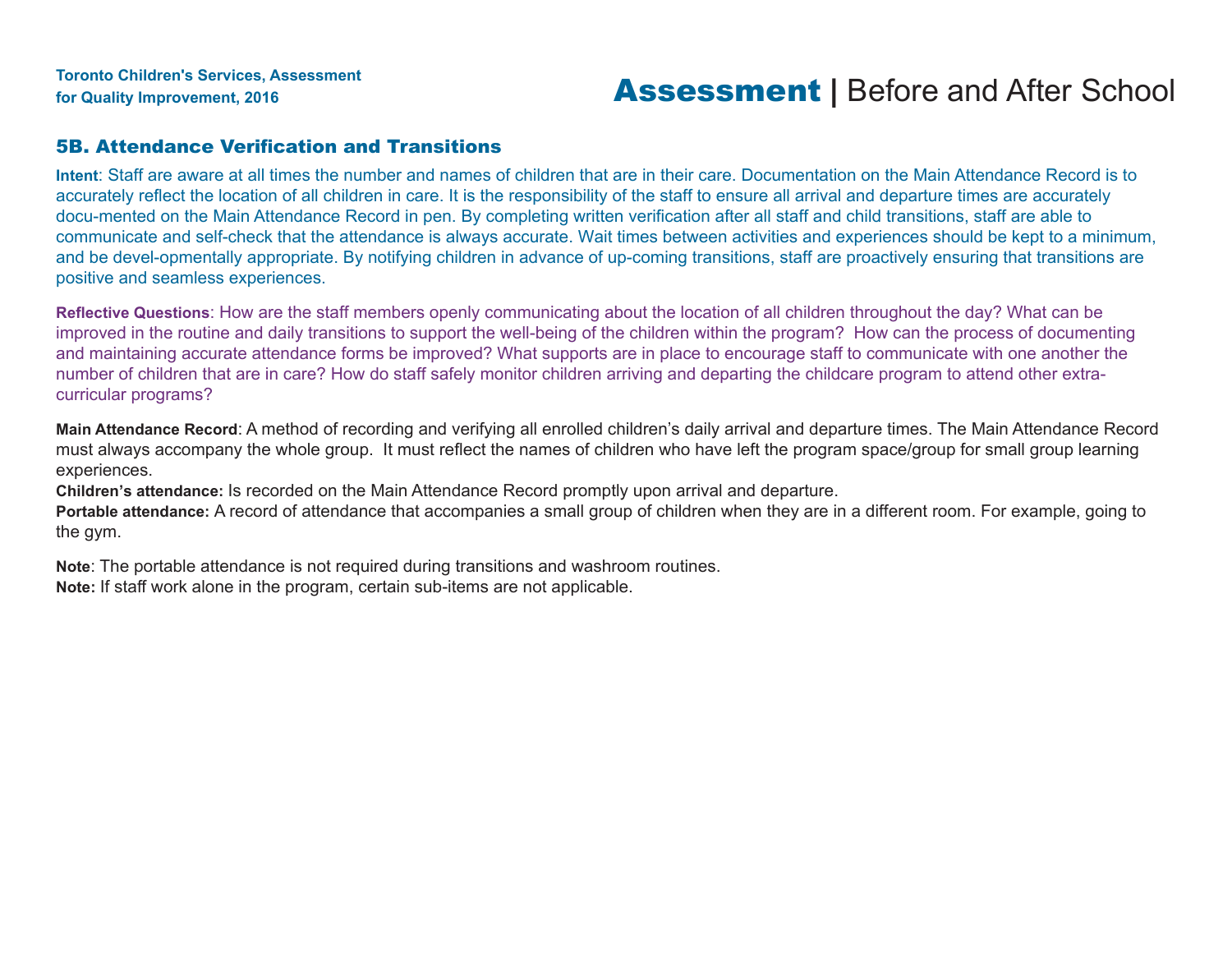### Does Not Meet Expectations **Neets Expectations** Meets Expectations **Exceeds Expectations**

❑ **There is no attendance verification system in place** There is no procedure for recording

arrival and departure times.

❑ **Extended waiting during transitions** During the observation of at least two transitions, children are waiting beyond what is developmentally appropriate.

#### ❑ **Staff do not monitor the safe transitioning of children during the program**

Transitions are not monitored by staff to ensure they are being done in a safe manner. For example, during washroom routines, safe arrival of children to and from the program when children attend specialized after school programs.

#### ❑ **Staff do not prepare the children prior to transitions**

Staff do not prepare children ahead of time for upcoming transitions. For example, staff do not use songs, lights, bell, visual schedule to cue the transition.

❑ **The main attendance is not completed in pen**

❑ **The main attendance captures the arrival and departure of all children in the program**

The Main Attendance Record shows that all children's arrival and departure times including when children attend school, are recorded. When children leave and return from specialized programs, the attendance list reflects their arrival and departure times. A review of previous attendance records shows that all children in attendance were signed in and out.

#### ❑ **The attendance records accurately reflect the number of children in the program**

A count of the children in the program space does not match the number of children recorded on the Main Attendance Record.

#### ❑ **Small groups of children who have left the program space are reflected on the Main Attendance Record**

The Main Attendance Record reflects the names of those children who have left the program space. For example, a "Post it" note or photo of the children with velcro attached can be used; writing the time they left with the small group in pencil. When the children return, the "Post it" note or the photo can be removed from the main attendance, and the pencil can be erased. **(Sub-item potentially not applicable if staff work alone in the program)** 

- ❑ **The main attendance is completed by the staff**
- ❍ **Written verification of attendance after each children's transitions**

Written verification confirms staff check children's attendance after each group transition. For example, staff indicate number of children present, the time of verification and their initials when the children return from the playground or leave for a small group experience. This does not include random head counts unless it is identified as a group transition. (Sub-item potentially not applicable)

❍ **Written verification of all staff changes** Written verification confirms staff check children's attendance after each staff change or transition that requires them to leave the program space. For example, staff indicate number of children present in the program space, the time of verification and their initials when a staff starts their shift, goes on break or returns from lunch. This does not include random head counts unless it is identified as a staff change or transition.

**(Sub-item potentially not applicable)**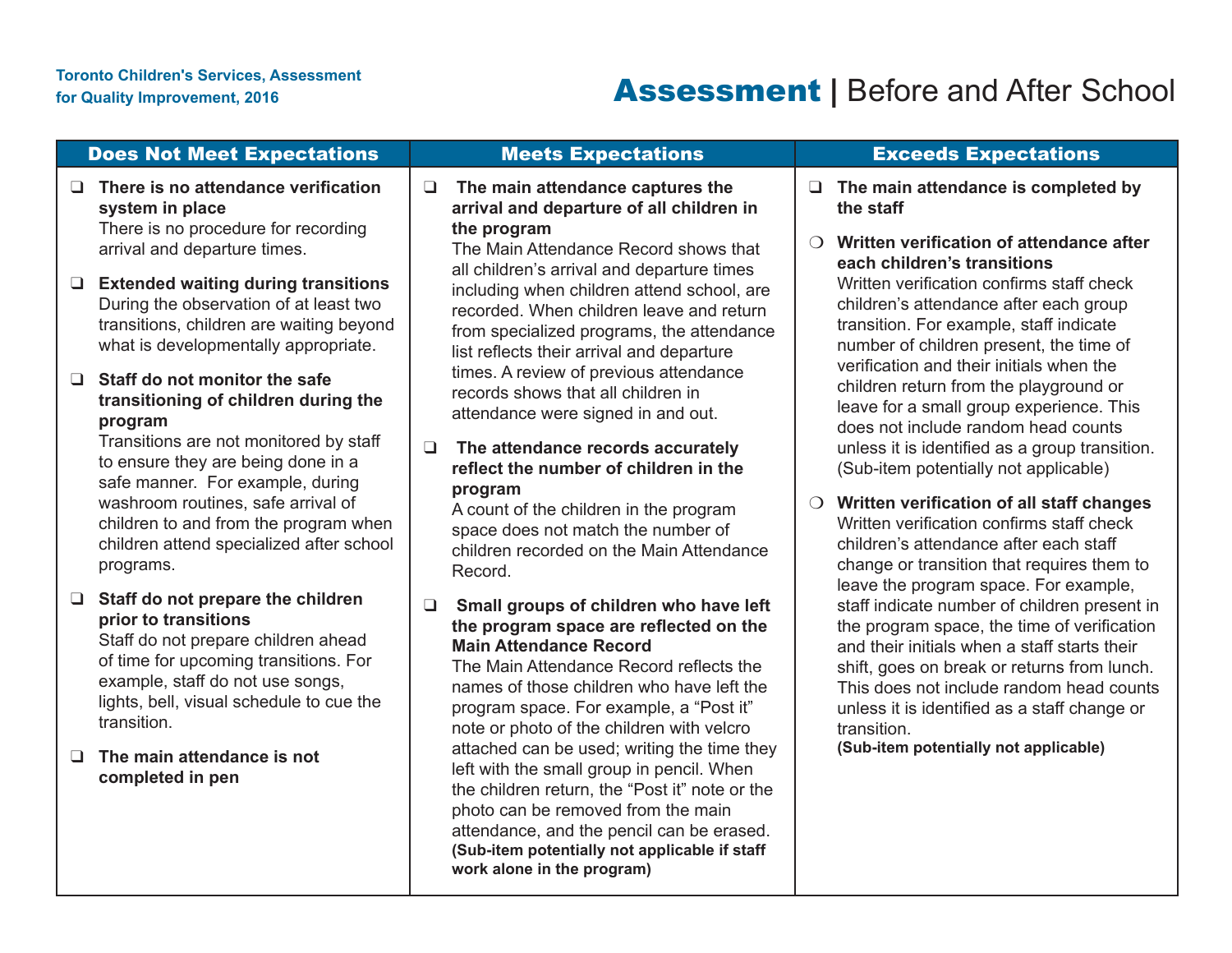|  | $\bigcirc$ Portable attendance is used when<br>group is separated<br>When staff leave the program space with<br>a small group of children, they take a<br>portable attendance that accurately lists<br>the children's names that are leaving with<br>them.<br>(Sub-item potentially not applicable if staff<br>work alone in the program)                                                                                                                                           |  |
|--|-------------------------------------------------------------------------------------------------------------------------------------------------------------------------------------------------------------------------------------------------------------------------------------------------------------------------------------------------------------------------------------------------------------------------------------------------------------------------------------|--|
|  | ○ Attendance is verbally verified after<br>staff and child transitions<br>During observation of at least two child<br>transitions, staff communicate the correct<br>number of children in attendance to each<br>other. For example, after the transition to<br>outside or washroom routines.<br>(Sub-item potentially not applicable)                                                                                                                                               |  |
|  | O Children are consistently transitioned<br>in small groups<br>Children are always transitioned in small<br>groups. Small groups are ratio of 1:13<br>for kindergarten (44 months or older but<br>younger than 7 years), 1:15 for primary/<br>junior school age (68 months or older<br>but younger than 13 years) and 1:20 for<br>junior school age (9 years or older but<br>younger than 13 years).<br>(Sub-item potentially not applicable if staff<br>work alone in the program) |  |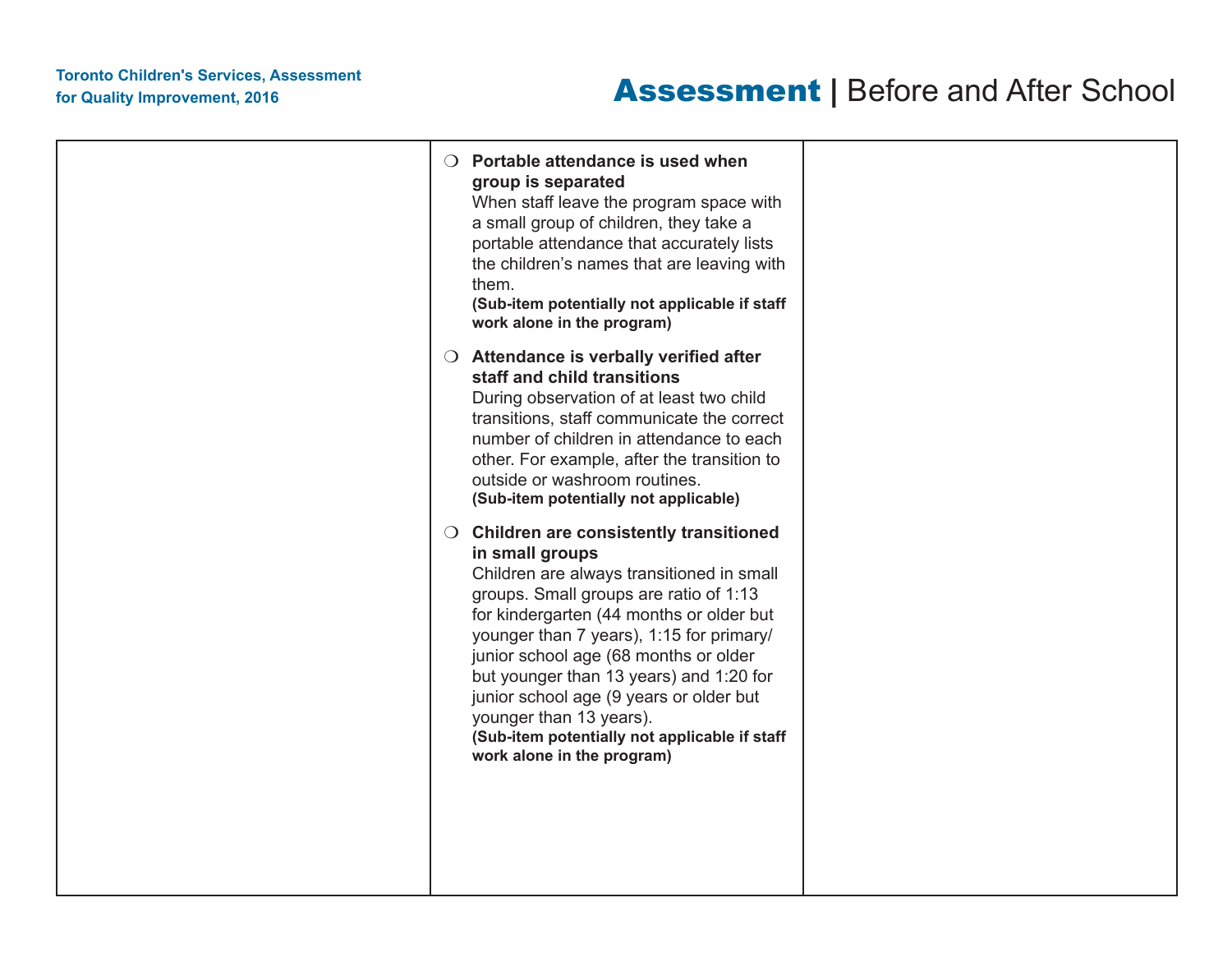#### 5C. Supervision and Guidance

**Intent**: Staff use developmentally-appropriate strategies to support the behaviour guidance of the children within the program space. Staff rolemod-el positive guidance strategies that encourages the development of self-regulation, problem solving and peer-to-peer interactions. Staff consistently use developmentally-appropriate strategies when re-directing the children. Staff are aware of the individual personalities of the children in their care, and can anticipate potential situations. Staff are aware at all times the location of all children in care. Staff accomplish this by communicating with each other the location of the children and working together to ensure the whole room environment is supervised at all times. As a team, staff are able to equitably balance interactions with the children while ensuring their safety.

**Inspiring Pedagogy**: "When the environment supports children's growing autonomy and independence, challenging behaviours are reduced and staffs can focus more fully on observing, interacting, and extending children's learning and development in meaningful ways." (HDLH, pg 21)

**Reflective Questions**: What strategies are in place to ensure staff are aware of all children in the program space? How are staff positioning them-selves to be able to scan the whole environment? What strategies are used to ensure staff are verbally communicating the location of the children with co-workers? What barriers may be in the environment to support effective supervision? How are staff fair and consistent when dealing with the children's behaviours? How do staff ensure re-direction strategies are appropriate for the specific incident? How do staff encourage all children to develop their ability to self-regulate and express themselves? What natural consequences are used when supporting children's behaviours? Are staff using developmentally-appropriate strategies? How do staff encourage children to resolve conflicts in a positive and equitable manner? How do staff encourage ongoing engagement and/or discussion with children about safety and supervision? When dealing with conflict resolution, do staff encourage the children to strengthen their understanding of compromise, empathy, negotiation and equity?